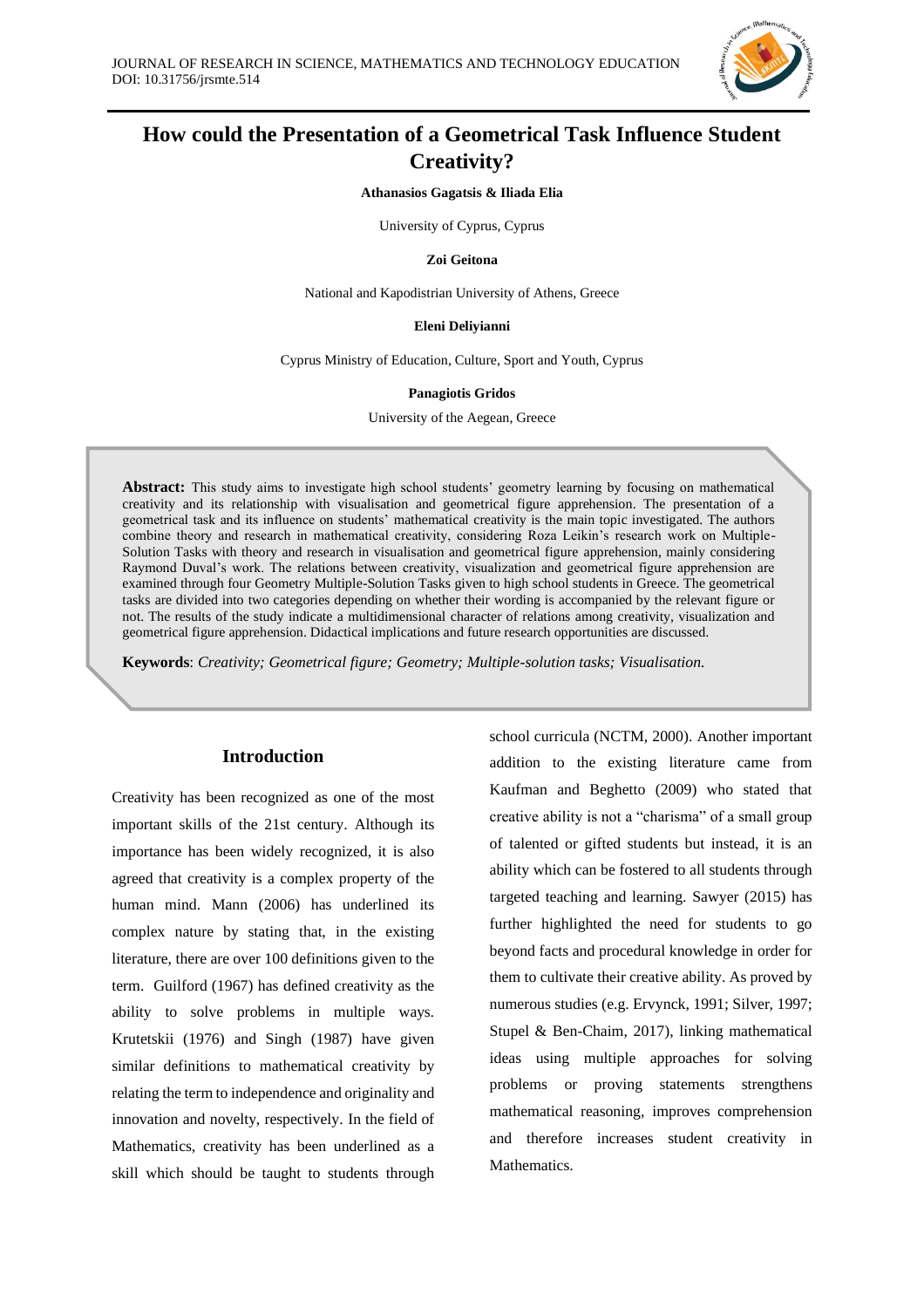In Mathematics, Multiple-Solution Tasks (MSTs) have proved to be a useful teaching and learning tool which can not only foster student creativity but also, measure it (e.g. Leikin, 2014; Levav-Waynberg & Leikin, 2012a; 2012b). As Levav-Waynberg & Leikin (2012a) have stated, MSTs in geometry give students the opportunity to investigate numerous solutions by applying knowledge and concepts already taught in school geometry curricula.

Most geometrical thinking is based on spatial visualization and reasoning (Dindyal, 2015; Van den Heuvel-Panhuizen & Buys, 2008) and this is the reason why we propose that both the concepts of visualisation and geometrical figure apprehension are closely related to creativity in Geometry. As figures are a major part of Geometry, visualization is an important part of geometrical thinking. Visualization is related to the ability to recognize and identify figural units in a configuration of shapes and also, the ability to perform operations with figures (Duval, 1995). The figure belongs to a special semiotic system, which is connected to the perceptual visual system, obeying to internal rules of organization. In Geometry, three semiotic registers are used; the natural language, the symbolic language and the graphical. These three registers lead to three different cognitive activities on behalf of students; (a) seeing and recognizing shapes (b) measuring magnitudes and comparing and (c) understanding the figure through the given symbols and words (Duval, 2014). Furthermore, as figures are visual representations, figure apprehension is another factor taken into consideration in this study (Gagatsis, 2015). The types of geometrical figure apprehension are analysed in the following sections and their relation to creativity is investigated. The present article aims to shed new light on the relationships among high school students'

mathematical creativity, visualization and geometrical figure apprehension.

# **Theoretical Framework Visualization and Geometrical Figure**

# **Apprehension**

Mathematical objects and more specifically, geometrical objects are abstract. For this reason, it is only through their semiotic representations that they can be studied. According to Gutiérrez (1996) mental images are "any kind of cognitive representation of a mathematical concept or property by means of visual or spatial elements" (Gutiérrez, 1996, p. 9) and they play a crucial part in visualization. Although the term "visualization" has various definitions and uses in the existing relevant literature, in this article, we decided to embrace a broader approach to the definition of the term suggested by Arcavi (2003), which is the following;

"Visualization is the ability, the process and the product of creation, interpretation, use of and reflection upon pictures, images, diagrams, in our minds, on paper or with technological tools, with the purpose of depicting and communicating information, thinking about and developing previously unknown ideas, and advancing understandings" (Arcavi, 2003, p. 217).

Duval (2014) has pointed out a potential difficulty relating to visualization in geometry. This difficulty has to do with the inter-relation between shape and geometrical properties and object recognition. For example, the perceptual recognition of the shape of a geometrical figure might mislead the recognition of its properties and of the geometrical object in general. Visualization however, overcomes the perceptual understanding of a figure (Duval, 2014). In other words, it allows students to visually distinguish among all the different figural units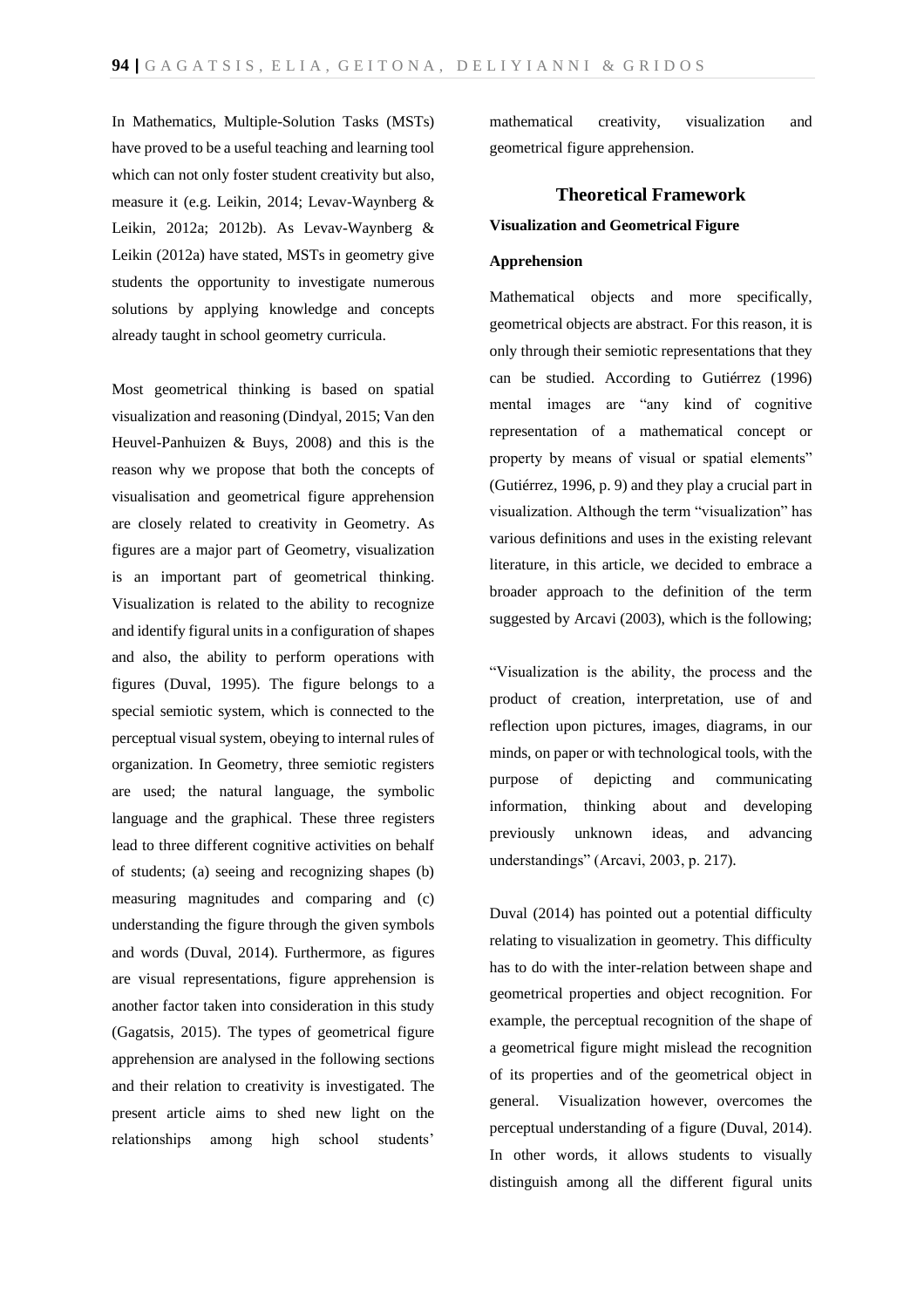within a figure. Visualization therefore can lead to deeper figure apprehension.

A concept that is strongly related to visualization is spatial ability. According to Halpern (2000) the subjects of Mathematics such as Geometry, Topology and Trigonometry but also the nature of the mathematical subject as a whole, requires spatial ability. Elliot and Smith (1983) have noted that the various different definitions that have been given to spatial ability have led to different meanings of the term (Elliot & Smith, 1983). However, it is generally accepted that spatial ability involves the retrieval, retention and transformation of visual information in a spatial context (Halpern, 2000). According to Carroll (1993), spatial ability consists of five dimensions:

- Spatial Visualization is an individual's ability to mentally rotate objects or their parts in the 3D space.
- Spatial Relations have to do with an individual's ability to perceive an object from different positions and is often assessed through tasks of rotation or reflection in speed tests (Lohman, 1988).
- Closure Speed factor has to do with the ability to access spatial representations in long-term memory when incomplete or obscured cues are presented (in this case, subjects are not told what to look for).
- Closure flexibility is reflected in an individual's ability to identify hidden patterns or figures in complex patterns.
- Perceptual Speed factor refers to the speed in identifying a given configuration among various given materials. For example, the subject may be asked to locate a unique item among a group of identical items, compare pairs of items or find a visual pattern.

Spatial thinking is related to geometrical figure apprehension (Panaoura, Gagatsis, Lemonides, 2007; Gridos, Gagatsis, Deliyianni, Elia, & Samartzis, 2018; Gridos, Avgerinos, Deliyianni, Elia, Gagatsis, & Geitona, 2021). Moreover, Gagatsis and Kalogirou (2013) argue that spatial ability is an important predictor in the way in which students apprehend the geometrical figure. Duval (1995) distinguishes among four types of apprehension; (a) perceptual apprehension refers to the recognition of a shape at first glance and the ability to name figures and to recognize several subfigures in the perceived figure, (b) sequential apprehension is required whenever one must either construct a figure or describe its construction, (c) discursive apprehension is related to the fact that mathematical properties represented in a drawing cannot be determined through perceptual apprehension, but the geometrical properties must remain under the control of statements like definitions, theorems, etc and (d) operative apprehension is necessary in order to get an insight to a problem solution when looking at a figure. Operative apprehension depends on the various ways of modifying a given figure and one of these modifications may lead to the solution of a problem. These modifications can either be performed mentally or physically. Duval's (2014) types of apprehension can be categorized in two approaches; the perceptual approach which, as explained above, is related to the instant recognition of the figure and the mathematical approach which relates to the operative apprehension of the geometrical figure.

Based on Gutiérrez's (1996) and Yakimanskaya's (1991) studies on visualization, mental images are linked to the external representations of figures. That is, mental images are created based on an individual's interpretation of external representations or objects which are expressed in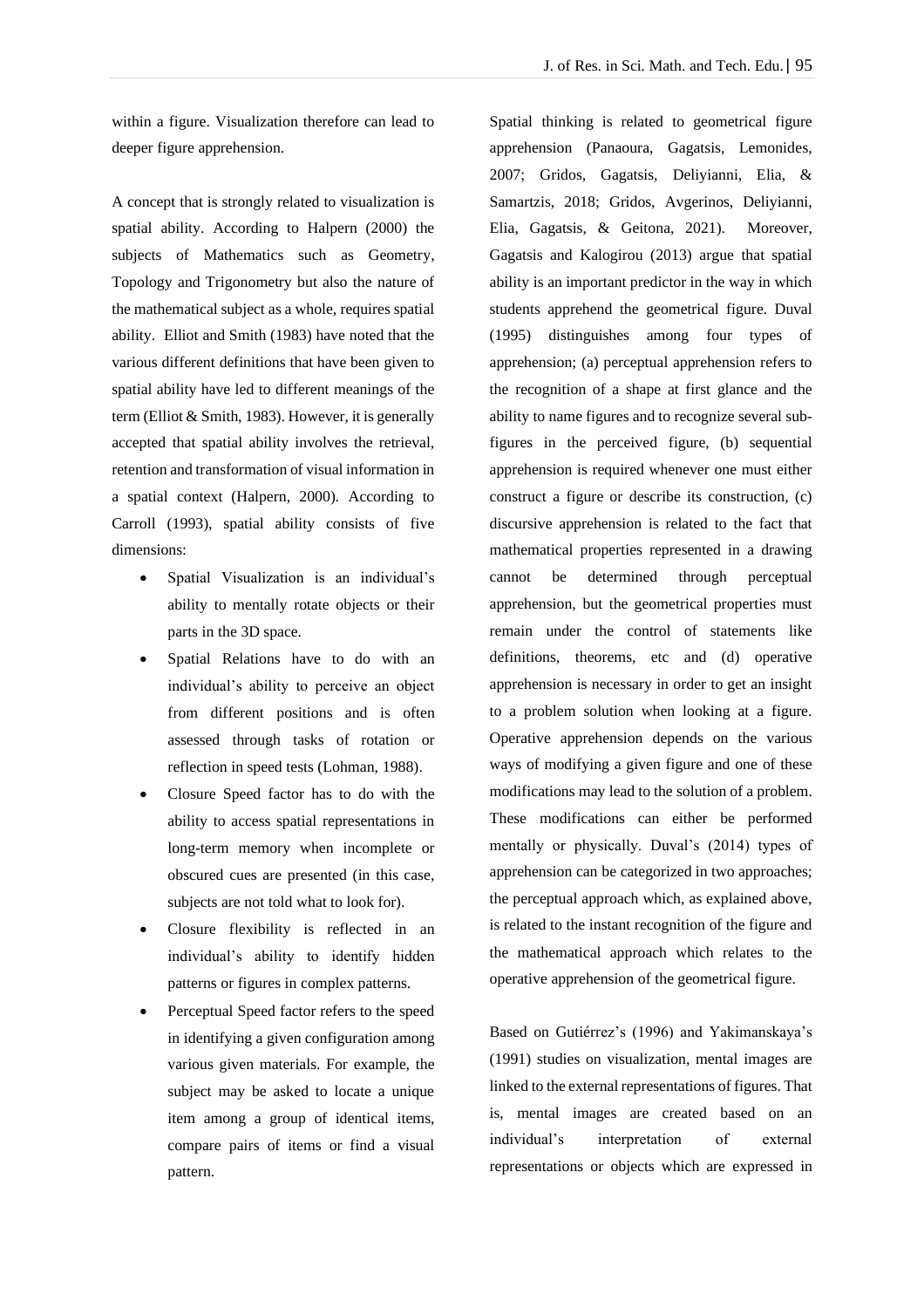either verbal or graphical form. Thus, in the scenario in which a Geometry task is expressed verbally and the correspondent figure is not given, two levels of visualization could be distinguished. The first level involves the conversion of the verbal expression into the construction of the correspondent figure. The second level involves the transition from the geometrical figure to the solution of the problem. In other words, in such a scenario, both the operative and discursive apprehensions of a figure are involved.

#### **Mathematical Creativity and Multiple Solution**

### **Problem Solving**

Creativity is a complex mental ability, for which several definitions have been given in the research bibliography (Haylock, 1987; Leikin, 2009). The definitions differ according to whether they focus on the properties of the creative act and product (e.g Silver, 1997) or on stages of the creative processes (Ervynck, 1991). A very useful definition for the purpose of this study has been suggested by Torrance (1994). Torrance defines creativity as a multidimensional concept. According to him, fluency, flexibility, novelty (or originality) and elaboration, are different aspects of creativity. Fluency is related to raising multiple ideas (solutions) and the ability of a student to switch among different solutions. Flexibility is related to the number of new solutions when one solution has been found. As the word itself suggests, novelty refers to whether the solutions produced are original and unique. Finally, elaboration is related to one's ability to describe and generalize ideas. Silver (1997) has further contributed to Torrance's definition by suggesting ways to strengthen each creativity component. Fluency can be promoted by investigating multiple solutions for one problem. Flexibility is strengthened when an individual finds one solution but is encouraged to find more. Finally, originality is cultivated when an individual finds a new solution, which is different to solutions that were already known to him/her.

Numerous reseachers have investigated the relationship between mathematical creativity and mathematical problem solving. Silver (1997) and Chiu (2009) have both identified a connection between the two while other researchers, such as Mackworth (1965) have argued that there is a strong association between creativity and problem solving (and problem posing). To further highlight the relation of mathematical creativity with problem solving, Stupel & Ben-Chaim (2017) stated that a person's individual creativity increases by using multiple approaches for the solution of problem. This happens because, in the process of finding multiple solutions, both deeper understanding and mathematical reasoning are strengthened. Hiebert & Carpenter (1992) have described mathematical understanding as a network of connected concepts, properties and representations. It is these connections of mathematical ideas that can lead to successful (multiple) problem solving in mathematics, in contrast with rote memorization of facts.

Leikin, Levav-Waynberg, Gurevich, and Mednikov (2006) and Leikin and Levav-Waynberg (2007) defined Multiple Solution Tasks (MST) as tasks that explicitly request students to find more than one solution path to a specific mathematical problem. Various paths to solutions can be achieved in the following ways; (a) different representations of a mathematical concept; (b) different properties (definitions or theorems) of mathematical concepts from a mathematical topic; or (c) different mathematics tools and theorems from different branches of Mathematics. It is quite common among researchers (Bicer, 2021) to use different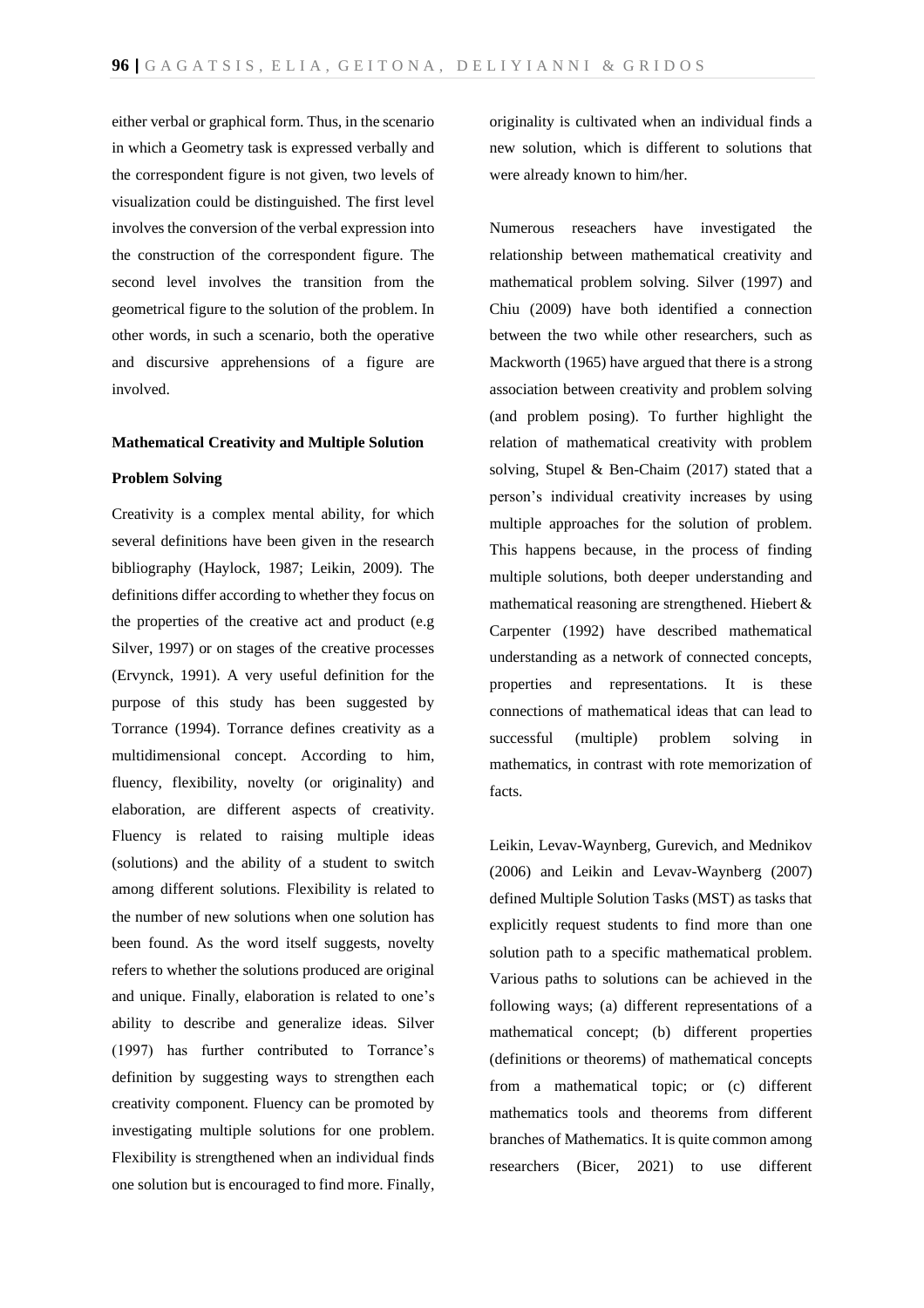representations as a way to study students' mathematical creativity in Geometry. In this study, we are going to use both (a) different representations and (b) different properties (i.e. different geometrical figures which refer to different properties). The reason for choosing this tool is that different representations of geometrical figures, patterns and concepts specifically allow for explicit ways to show creativity in geometrical problem solving (Bicer 2021). It is important to note here that in the case of MSTs in Geometry specifically, different auxiliary constructions are considered as a difference of type (b) (Leikin, 2009). Leikin and Elgrabli (2015) identify two separate factors that determine the level of complexity of the auxiliary construction. The first has to do with the location of the auxiliary construction and more specifically, if it is within or outside the given figure and the second is related to the number of constructions which are necessary for a specific property to be recognized. In order to investigate students' performance in geometrical problem solving Leikin (2007) identified and defined the notion of solution spaces. According to Leikin (2007), each MST has its expert solution space which is the total number of possible solutions to a problem that is known at a particular time. In this study, we identify the collective solution space for each Task given to students which is the number of solutions found by the group of students who participated in this research.Leikin (2009) further advanced her research by proposing a scoring scheme for measuring each creativity component as well as total creativity based on student performance in MSTs. This scoring scheme will be used in our study and is further analyzed in the results section.

Moving a step forward, the study aims to shed new light as far as MSTs are concerned on evaluating and developing creativity in geometry considering the role of geometrical figure apprehension (Duval, 1995) and visualization. The usefulness of the geometrical figure in problem solving in geometry is beyond doubt as it provides an intuitive presentation of all constituent relations of a geometrical situation (Duval, 1995).

### **The Role of Representations in Understanding the Wording of a Mathematical Task**

Tables, graphs, equations and other tools which are used for the depiction of mathematical ideas are called "representations" (Confrey & Smith, 1991). Numerous researchers suggest that students can understand mathematical concepts if they experience them through various mathematical representations. (e.g. Sierpinska, 1992; Gagatsis & Shiakalli, 2004; Duval, 2006; Gagatsis, Christodoulou, & Elia, 2013; Gagatsis, Deliyianni, Elia, Panaoura, & Michael-Chrysanthou, 2016; Nicolaou, Gagatsis, Panaoura, Deliyianni, Elia, & Televantou, 2020). It is also reported that the role of representations is very important in problem solving (Elia, Gagatsis, & Demetriou, 2007). It is worth noting here that there is a negative phenomenon related to the use of representations in mathematical tasks which is called "compartmentalization". The problem that occurs is that groups of tasks are classified by the students during solving different tasks according to the representations of the tasks and not according to the mathematical concepts involved (Elia, Gagatsis & Gras, 2005; Elia, Panaoura, Eracleous, & Gagatsis, (2007).

Taking into consideration the fact that three different semiotic registers intervene in geometry, that is the natural language, the symbolic language and the graphical register, there are different forms of presentation of a geometrical task based on the different combinations of elements from the three registers. Thus, for example Task 1 in our research could be presented in the following alternative ways: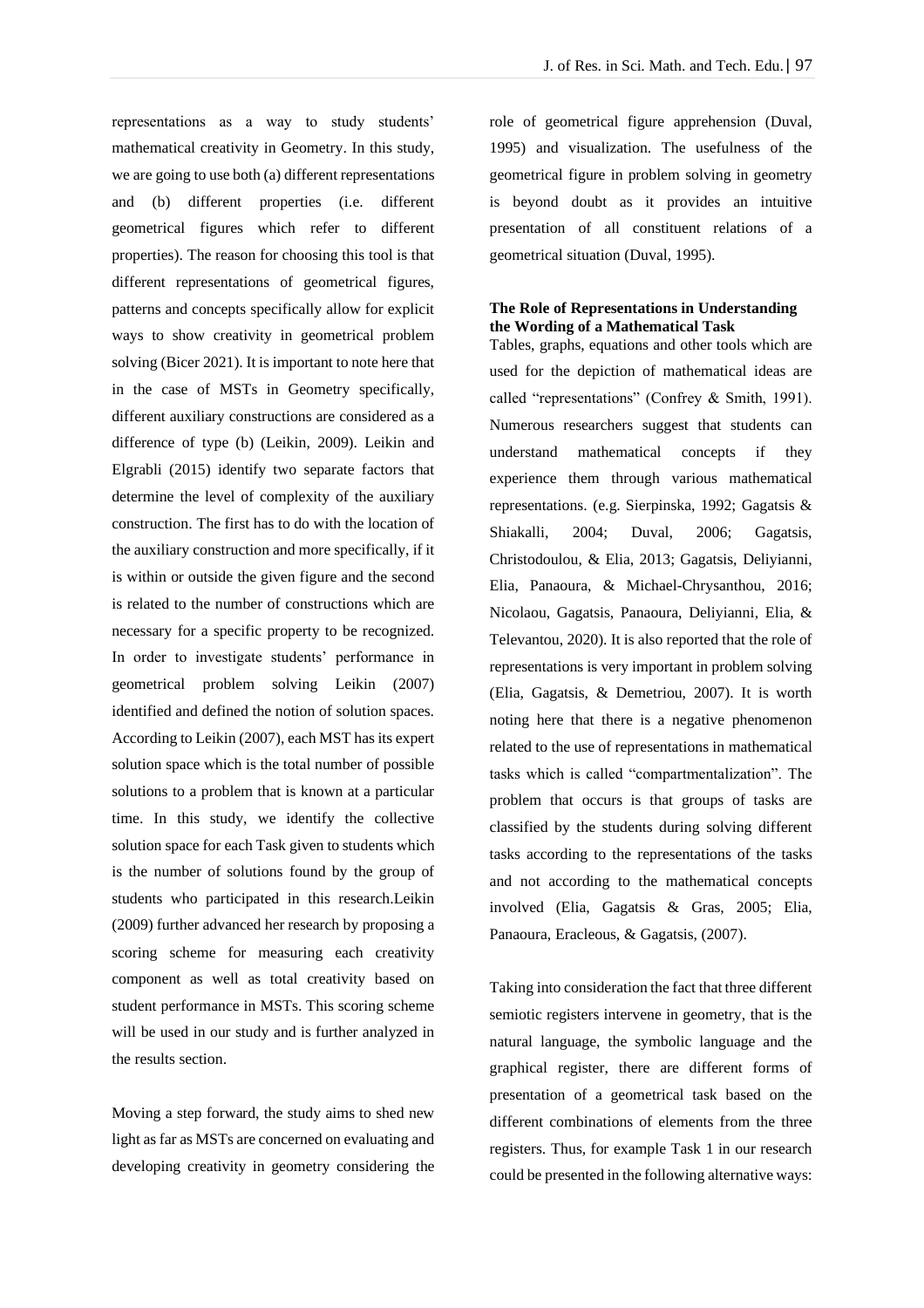1. Prove in as many ways as you can that the median drawn to the hypotenuse of the right triangle equals half the hypotenuse.



2. Prove in as many ways as you can that the median drawn to the hypotenuse of the right triangle equals half the hypotenuse.

3. Prove in as many ways as you can that the median AD of a right triangle ABC (CD=DB), equals half the hypotenuse CB.



In previous research studies, the geometrical MSTs that participants were asked to solve were accompanied by the relevant geometrical figure. It is difficult to organize a research among students and use all six alternative types of presentation of a geometrical task. The reason is first of all that such a study would require that each alternative task is chosen with specific cognitive and figure apprehension criteria. Secondly, each task would need to be solved by a large number of subjects in order to achieve representative results. As a first step, in this study, half of the tasks were

4. Prove in as many ways as you can that the median AD of a right triangle ABC (CD=DB) equals half the hypotenuse CB.

5.



| б.                 |                       |
|--------------------|-----------------------|
| Data given         | Prove that:           |
| ABC right triangle | $AD = \frac{1}{2} BC$ |
| $AD$ is the median |                       |
| $CD = DR$          |                       |



accompanied by the relevant figure and half of the tasks were not. Duval (2006) has distinguished among three different cognitive functions that students experience in their effort to understand and solve geometrical problems; (a) visual process, (b) construction of figures and (c) discursive process for exploring, explaining or proving. When the presentation of a task does not include the relevant figure, students have to construct it in order to find a solution. This acts as an extra difficulty to the task solution which has been recognized by the authors of Mathematics textbooks and it is for this reason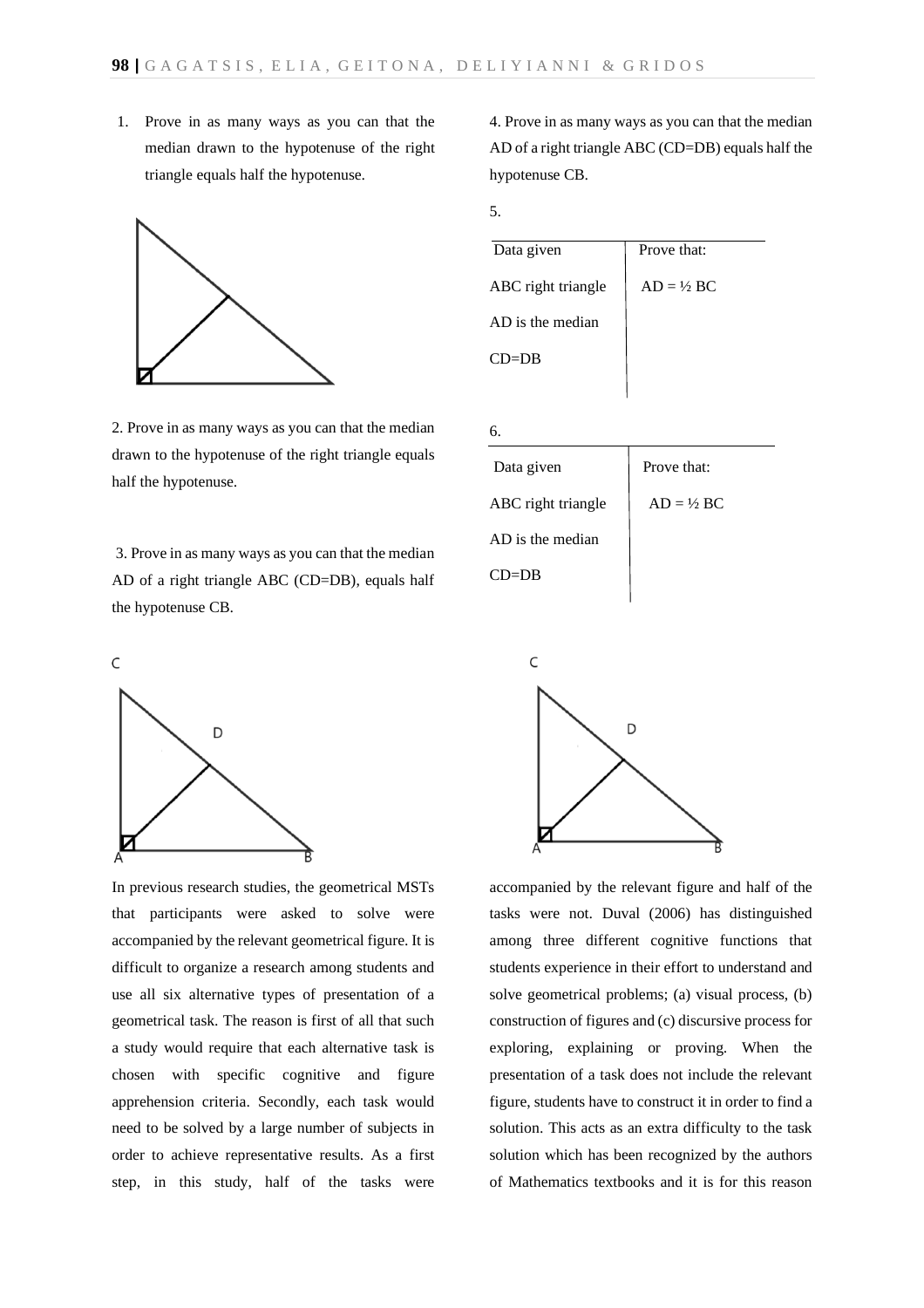that they propose that geometrical tasks include both registers; the natural language and the graphical register. In our study, Tasks 1 and 3 include both registers and thus required the second level of visualization as explained earlier for their solution. On the contrary, Tasks 2 and 4 were presented in one register only, i.e. the natural language and therefore both levels of visualization were necessary for their solution.

### **Population and Data Collection**

A written test was administered to 147 eleventh grade students (77 boys and 72 girls from 7 classes in 5 Greek schools). All 147 students completed the test in usual classroom conditions. The students were randomly selected from 5 urban schools in Greece. Students of various socio-cultural environments were included in the sample. The test consisted of four geometry tasks (Figure 1) and students were explicitly asked to solve them in as many ways as possible. The reason for choosing the area of Geometry is first of all that geometry is closely linked to visualization and secondly, that this area of mathematics provides a rich environment of MSTs. As Levav-Waynberg and Leikin (2009) have stated, almost every geometry problem in school textbooks can be adapted so as to satisfy the characteristics of an MST. The tasks have been used by other researchers as well. Task 1 is used by Leikin (2011) and Task 2 by Levav-Waynberg and Leikin (2012a) and Gridos, Avgerinos, Mamona-Downs & Vlachou (2021). All the tasks are similar to tasks included in Grade 9 and 10 Mathematics textbooks. In Tasks 1 and 3 the wording of the task was accompanied by the relevant figure, while in Tasks 2 and 4 the wording was not accompanied by the geometrical figure. The specific tasks were chosen because they symbolize different representations, i.e. different geometrical figures, which refer to specific properties that are taught through classical Euclidean geometry in schools in Greece, a part of the syllabus taught to this specific age group of students.

### **Data Analysis**

In order to investigate how the presentation of a geometrical task can influence student creativity, we calculate the creativity components of fluency, flexibility and originality for each solution used by the students. In order to do this, we first identify the number of different solutions and we also investigate the use of auxiliary lines by students. For this analysis, we used both descriptive statistics and Leikin's (2009) scoring scheme for mathematical creativity. Next and in order to investigate the relations among student creativity, visualization and geometrical figure apprehension we used the following statistical tools; t-test at 95% significance level and multiple regression analysis with computer software SPSS. A series of multiple regression analyses were performed with creativity (and each of its components) as the dependent variables and solution of a task with or without the geometrical figure as the independent variable. Multiple regression analysis allowed us to characterize these relationships not only in terms of their statistical significance but also in terms of their strength, through specific measures, including regression coefficients and proportion of variance (Cohen, Cohen, West, & Aiken, 2003). Finally, an implicative statistical analysis was conducted using the computer software C.H.I.C. The implicative method enables the observation of the birth of an ability according to the stages of genetic psychology as well as spotting of the unchanged or stable way of thinking of the subjects. The relations to which we conclude are not relations of causation. In other words, the implicative method helps us conclude that success in a task entails the success in another task with which the first task is related. Similarly,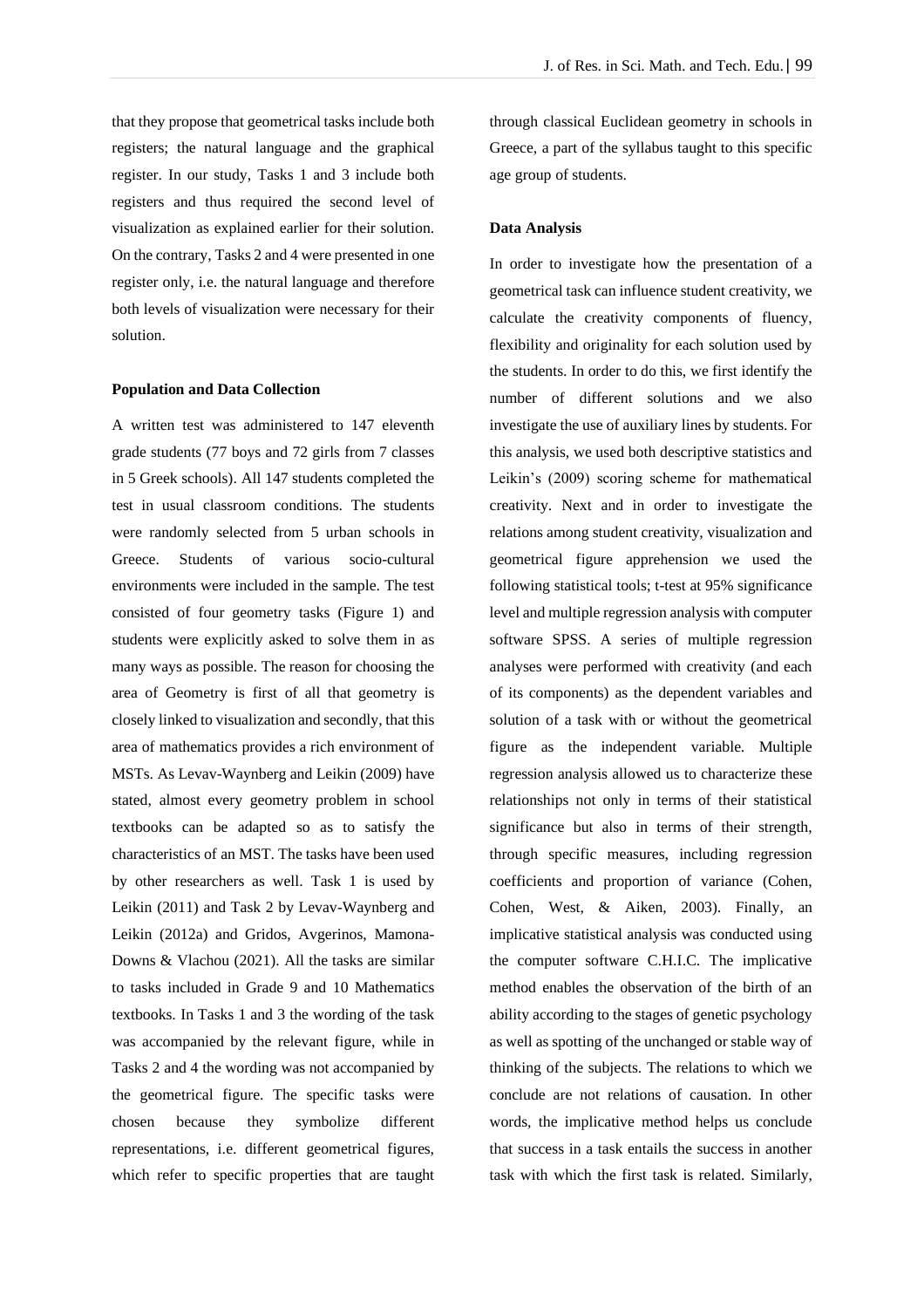failure in one task entails failure in another task with which the first task is related (Gras, Suzuki, Guillet, & Spagnolo, 2008). On the implicative diagram we

### **Figure 1**

*The MSTs That Were Included in The Test*

*Task 1:* Prove in as many ways you can that, that the median drawn to the hypotenuse of the right triangle equals half the hypotenuse.



Task 3: Let a rectangular triangle ABC ( $B = 90^\circ$ ), D midpoint of segment AB, E the midpoint of segment AC and Z the midpoint of segment BC. Prove in as many ways you can that  $DZ = EB$ .



*Task 2:* AB is a diameter on a circle with center O. D and E are points on circle O so that DO//EB. C is the intersection point of AD and BE. Prove in as many ways as you can that CB=AB.

*Task 4:* Find the center of a circle in as many ways as you can, if you only know the circumference of the circle.

### **Results**

We first analyzed the number of solutions produced by students for each Task. Table 1 below, shows the percentages of students who managed to solve each Task in one, two or more than two ways. In other words, Table 1 shows students' fluency per Task.

### **Table 1**

*Overall Fluency of Students Per Task*

|                  |                 | % of students |        |        |        |
|------------------|-----------------|---------------|--------|--------|--------|
|                  |                 | Task 1        | Task 2 | Task 3 | Task 4 |
| Number of        | None            | 24.5          | 41.5   | 25.9   | 43.5   |
| <b>Solutions</b> | <b>One</b>      | 47.6          | 49     | 45.6   | 40.1   |
|                  | Two             | 23.8          | 8.2    | 22.4   | 12.9   |
|                  | Three and above | 4.1           | 1.3    | 6.1    | 2.7    |

So, for example, as far as students' fluency in Task 1 is concerned 24.5% of the students could not solve Task 1, almost half of the students found one solution, 23.8% solved it in two ways, 3.4% of the students produced three solutions and 0.7% of the students managed to solve it in four ways. This

symbolize with Ti, i=1, 2, 3, 4 the task referred to and symbolize with  $S_j$ , j=0, 1, 2, 3, 4 the number of solutions for each task.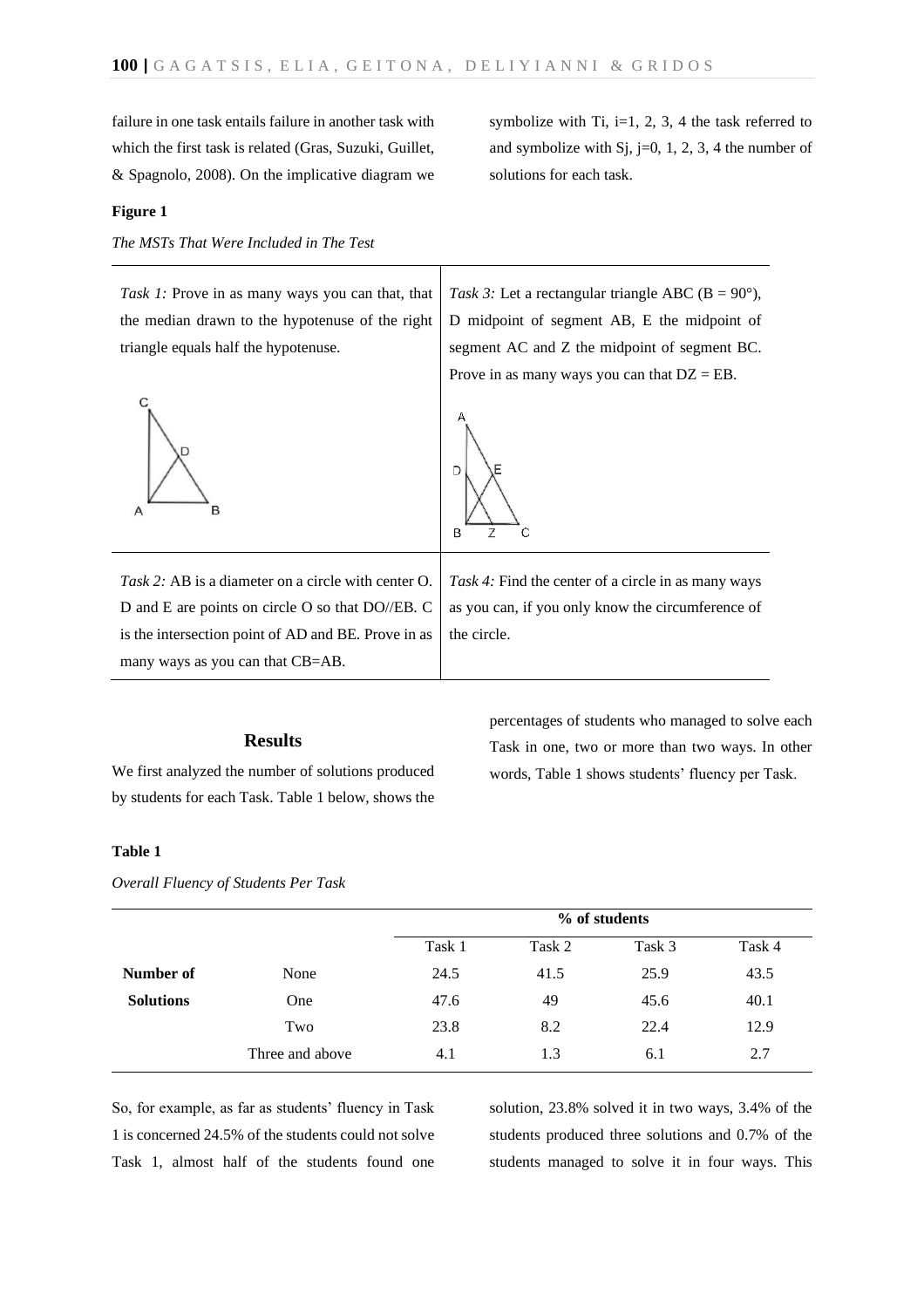means that only 4.1% of the student population participating in the test solved the task in more than two ways. Similarly, in the other Tasks the majority of students produced one solution (apart from Task 4 where the majority of students did not provide any solution) and a very low minority produced more than two solutions.

As explained in the previous sections, in order to calculate the flexibility component, we categorized students' solutions in collective solution spaces. For Task 1, we identified five collective solution spaces, for Tasks 2 and 3 we identified three solution spaces and finally, for Task 4, we identified four solution spaces. In order to explain how we categorized student solutions we give a detailed example with Task 1 in Figure 2. Then, in Figure 3, we briefly present the collective solution spaces identified in Tasks 2, 3 and 4.

Figure 2 presents the five collective solution spaces identified and also, the percentages of students that used each specific solution for Task 1. This Figure helps us observe the flexibility of the group of students. Students produced ten different solutions that correspond to five solution spaces. Most students (39.2%) used the solution that involves the comparison of triangles (T1com1, T1com2). Students constructed the median of the triangle joining the middle of the sides and then compared the two triangles. The proof that the school textbook presents is based on the construction of the median and the observation that it is an altitude as well (T1med1). It is remarkable that this solution was used by fewer students (27.1%). Even though students used the same auxiliary construction - the median - our findings indicate that students are more familiar with triangle congruence. This is not however the case as far as triangle similarity is concerned as only 6.2% of the students used it to prove the sentence. This indicates that students face difficulties in recognizing the proportionality embedded in the triangles which arose as a result of figure modification.

All the solutions provided by students required the construction of auxiliary lines. In fact, as far as auxiliary lines are concerned, solutions are distinguished in two broader categories in terms of the final configuration of the figure. In the first and fourth solution spaces, the auxiliary lines create subfigures within the given figure. In the second, third and fifth solution spaces the construction of the auxiliary lines results in the construction of figures of which the given figure is a part. The percentage of the students that use the first category of auxiliary lines is higher than the second one indicating that the latter figural processing is much more demanding. It is evident that a geometrical figure can be modified in many ways, each of which can lead the student to a different solution of the task. Nevertheless, some students constructed the same auxiliary line, but solved the task differently. These students apprehend operatively the figure in the same way but have different discursive apprehension as, in order to find the solutions, they used different properties and theories for the same auxiliary structure.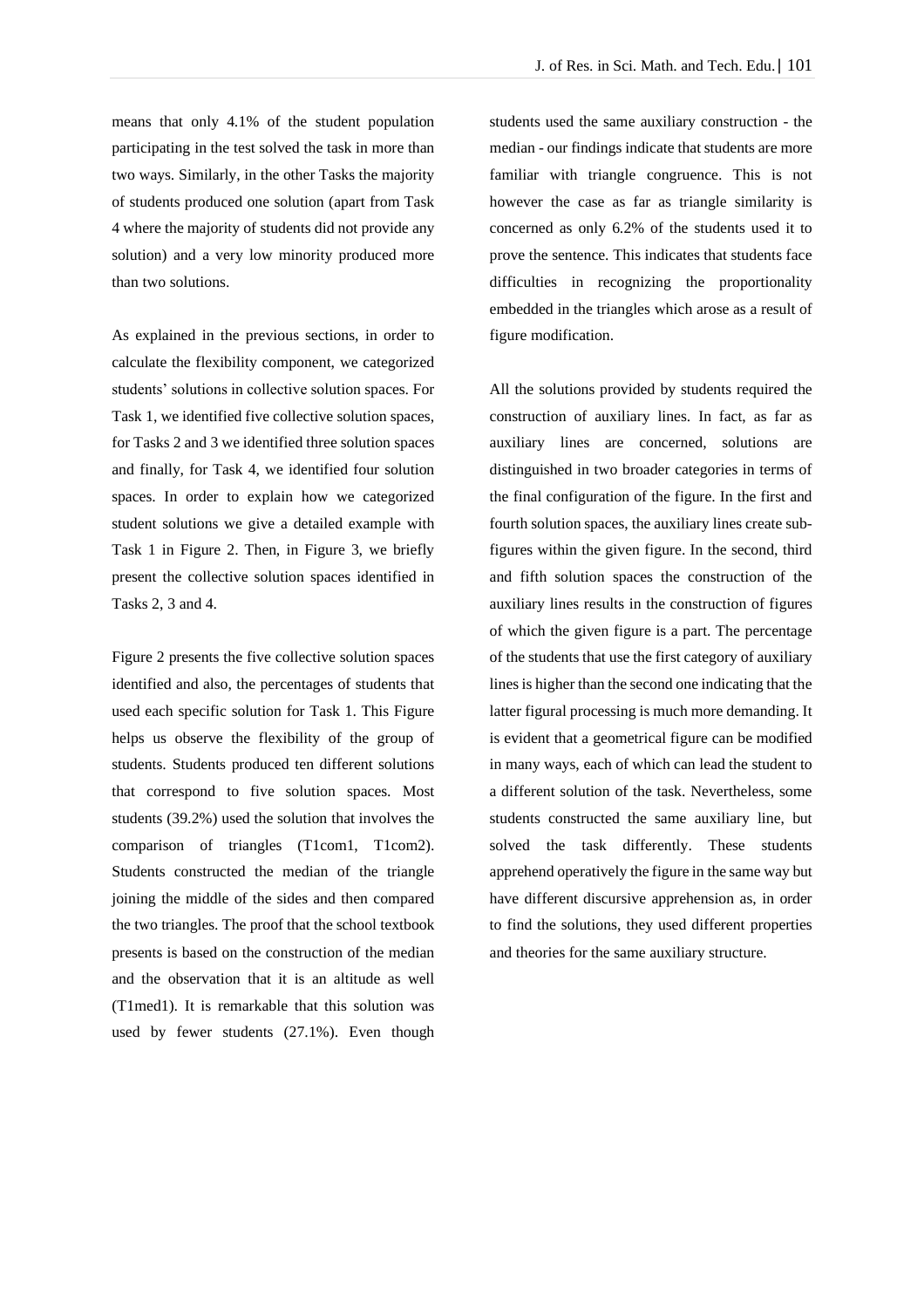# **Figure 2** *Collective Solution Spaces for Task 1*

|                       | Solution 1 <sup>ª</sup> (T1med1) 23%<br>The median DM of triangle ADB is constructed.<br>The line segment DM connects the midpoints of the two sides of the ABC triangle.<br>Thus DM // AC.<br>Knowing that AC AB, then DM AB<br>DM is the median but also, the altitude of triangle ADB and thus, triangle ADB is isosceles.<br>Therefore, AD=DB=BC/2                                                                                                                                                                                             |  |
|-----------------------|----------------------------------------------------------------------------------------------------------------------------------------------------------------------------------------------------------------------------------------------------------------------------------------------------------------------------------------------------------------------------------------------------------------------------------------------------------------------------------------------------------------------------------------------------|--|
|                       | Solution $1b$ (T1 med2) 4,1%<br>The median DE of triangle ADC is constructed.<br>The line segment DE connects the midpoints of the two sides of the ABC triangle.<br>Thus DE // AB.<br>Knowing that AB AC, then DE AC<br>DM is the median of ADC triangle and DM is also the altitude of triangle ADC. Therefore, ADC triangle isosceles and AD=DB=BC/2                                                                                                                                                                                            |  |
| First solution space  | Solution $1^c$ (T1com1) 35,1%<br>The median DM of triangle ADB is constructed.<br>The line segment DM connects the midpoints of the two sides of the ABC triangle.<br>Thus DM // AC.<br>Knowing that AC AB, then DM AB<br>Comparing the triangles AMD and BMD:<br>· DMis a common side<br>• The angles DMA and DMB are equal (900).<br>$\cdot$ AM=MB<br>By using the Side-Angle-Side rule, the two triangles are congruent.<br>Therefore, AD=DB=BC/2                                                                                               |  |
|                       | Solution $1d$ (T1com2) 4,1%<br>The median DE of triangle ADC is constructed.<br>The line segment DE connects the midpoints of the two sides of the ABC triangle. Thus DE // AB.<br>Knowing that AB AC, then DE AC<br>Comparing the triangles DEA and DEC:<br>• DE is a common side<br>• The angles DEC and DEA are equal (900).<br>$+$ AE=CE<br>The two triangles are congruent according to the Side-Angle-Side rule.<br>Therefore, AD=DB=BC/2                                                                                                    |  |
| Second solution space | Solution $2n$ (T1cir) 4,1 %<br>The angle BAC = 90 $^{\circ}$<br>The right-angle triangle ABC is inscribed in a circle.<br>The hypotenuse BC of triangle ABC is also the diameter of the circle and D its centre.<br>Therefore, AD=DB=DC=BC/2                                                                                                                                                                                                                                                                                                       |  |
|                       | Solution $3^a$ (T1dom) 14,2%<br>Extend AD to D so that AD = DZ. Join C and Z. Join Z and B.<br>Diagonals bisect each other. Thus, ABZC is a parallelogram.<br>The angle BAC=90o. Thus, ABZT is a rectangle.<br>AZ=BC (diagonals of a rectangle)<br>Thus, AD=DZ=DB=DC=BC/2                                                                                                                                                                                                                                                                          |  |
| Third solution space  | Solution $3^b$ (T1dot) 13,5%<br>From the vertex B a parallel line to the AC is constructed (e1)//AC<br>From the vertex C a parallel line to AB is constructed (e2)//AB.<br>Let Z be the intersection of e1 and e2<br>ABZC is a rectangle as the angle BAC=90o.<br>AZ=BC (diagonals of a rectangle)<br>Thus, AD=DZ=DB=DC=BC/2                                                                                                                                                                                                                       |  |
|                       | Solution $4^a$ (T1sim1) $4,7\%$<br>Median DM of triangle ADB is constructed.<br>The DM joins the midpoints of two sides.<br>Thus $DM$ // = 1 / 2AC.<br>Comparing the triangles ABCand DMA:<br>The angles $BAC = BMD = 90^{\circ}$<br>$\cdot$ MA=1/2AB<br>$\cdot$ DM=1/2AC<br>The triangles ABC and DMA are similar (with ratio 1:2) as according to the Side-Angle-Side rule two sides of one triangle (ABC) are in the same<br>proportion to the corresponding sides of the other (DMA) and the included angles are equal.<br>Therefore, AD=1/2BC |  |
| Fourth solution space | Solution $4^b$ (T1sim2) 1,4%<br>Median DE of triangle ADC is constructed.<br>The DE joins the midpoints of two sides.<br>Thus DE $\text{/}$ / = 1 / 2AB.<br>Comparing the triangles ABC and AED:<br>• The angles $BAC = DEC = 900$<br>$\cdot$ ED=1/2AB<br>$\cdot$ EA=1/2AC<br>The triangles ABC and AED are similar (with ratio 1:2) as according to the SAS rule two sides of one triangle (ABC) are in the same proportion to<br>the corresponding sides of the other (AED) and the included angles are equal.<br>Therefore, AD=1/2BC            |  |
| Fifth solution space  | Solution 5 (Tlext)<br>2%<br>SegmentAB' that is equal with the side AB<br>Is constructed.<br>D is the midpoint of BC and A the midpoint of B'B thus $DA$ /= $1/2B$ 'C (1)<br>Comparing the triangles B'CA and BAC:<br>$\cdot$ CAB= CAB'=90°<br>• CA common side<br>$\cdot$ B'A=BA.<br>The two triangles BAC=BAC are congruent according to the Side-Angle-Side rule.<br>Thus B'C=BC and B'CB isosceles (2)<br>Given $(1)$ , $(2)$<br>AD=B'C/2=BC/2                                                                                                  |  |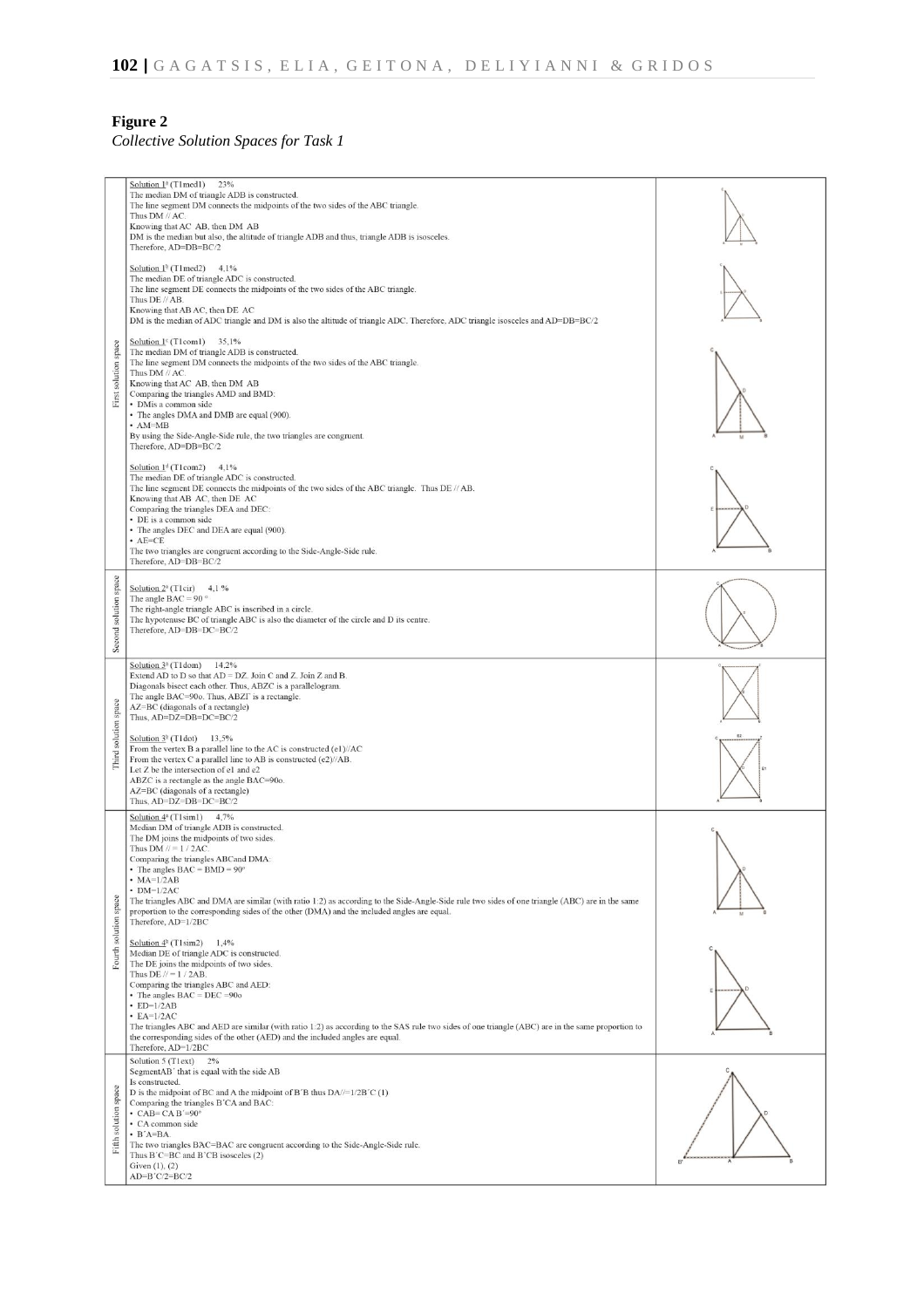# **Figure 3**

#### **Collective Solution Spaces** First solution space Second solution space Third solution space Fourth solution space Solution 3: Solution 1a: Solution 2a: midsegment AO isosceles triangle ABI rhombus AOMB Task<sub>2</sub> Solution 1b: Solution 2b: midsegment AO & median AB similar triangles ABF and AOA Solution 1a: Solution 2: Solution 3a: midpoints  $\Delta$  and Z triangle similarity (ABT and BAZ) rectangle AEZB Solution 1b: midsegment  $\Delta E$ Task 3 Solution 3b: diameters & bisectors Solution 1a: Solution 2: Solution 4: Solution 3a: chords & perpendicular bisectors perpendicular chords bisectors tangent lines & perpendicular bisectors Solution 1b: Solution 3b: chords & perpendicular bisectors diameters & bisectors l'ask 4 Solution 1c: triangle ABF & perpendicular bisectors

*Collective solution spaces for Tasks 2, 3 and 4.*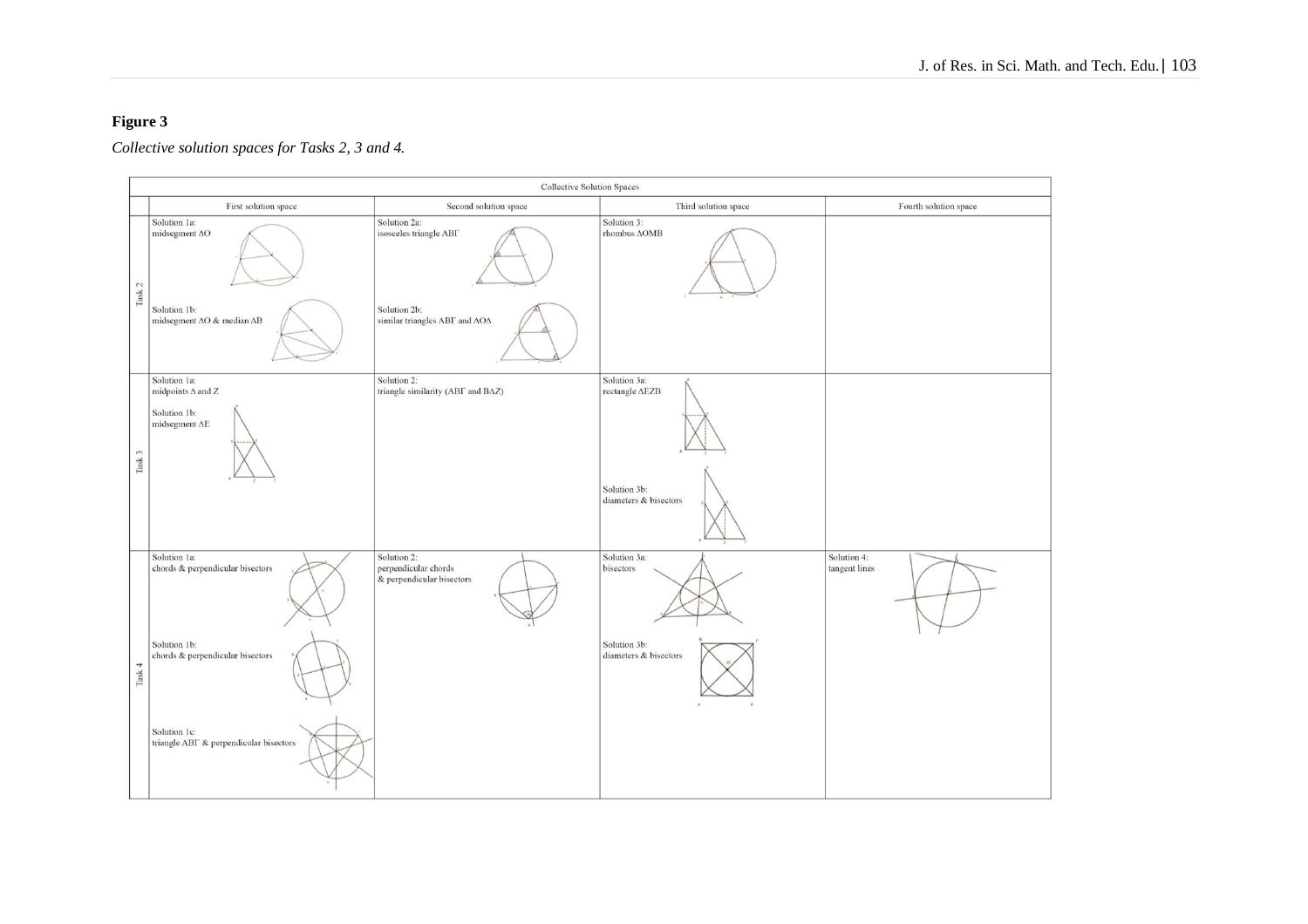Having analysed student solutions and having identified the solutions spaces for each Task, the creativity components of fluency, flexibility and originality were calculated for each Task separately. Total creativity was calculated too. First of all, the Cronbach's Alpha reliability coefficient for the variables examined which are fluency, flexibility and originality is 0.738, 0.754 and 0.781, respectively, suggesting that the tasks have relatively high internal consistency. Furthermore, all tasks were content and face validated by two experienced secondary school mathematics teachers and two mathematics education professors.

The solutions provided by students were classified according to the strategy they used. Then, the three creativity components - fluency, flexibility, originality - as well as total creativity were calculated based on the scoring scheme that Leikin (2009) proposed for the evaluation of performance in MSTs. So, fluency and flexibility reflect the number of appropriate and different solutions produced respectively. Leikin (2009) uses a specific score scheme for calculating flexibility which is the following; 10 for the first solution, 10 for an additional solution but from a different solution space, 1 for a solution which belongs to a solution space previously used but differs in strategy and 0.1 for a solution which is almost the same with a strategy already used. Finally, originality is scored by Leikin (2009) with 10, 1 and 0.1 depending on the number of students who used a specific strategy. If less than 15% of students have used a strategy then originality is given a score of 10. If more than 40% of students have used a specific strategy then originality is given a score of 0.1. If a percentage between 15 and 40% of students have used

a specific strategy then originality is given a score of 1. In other words, originality was evaluated on the rate of occurrence of each solution for all students. So for example, in Task 1 and for the first solution space, each solution is rated with 0.1, for the third solution space it is rated with 1, while for the second, fourth and fifth solutions spaces solutions are rated with 10. The highest originality score reached 21, which means that no student found all the innovative solutions. The student who attained the highest originality score produced solutions that involved the construction of figures embracing the given figure (T1cir, T1dot, T1ext). As an example, Table 2 presents the scores for the fluency, flexibility, originality and total creativity in Task 1. Similar calculations for the creativity components as well as for total creativity have been performed for Tasks 2, 3 and 4. It is worth noting here that Task 1 was calculated with the highest total creativity score among all four Tasks.

In MSTs that the wording is accompanied by the relevant figure (e.g. Task 1), second level visualization is needed in order to interpret the geometric figure and operative figure apprehension is needed in order to perform figure modifications. In MSTs in which the relevant figure is not given (e.g. Task 4), first level of visualization is also essential for the construction of the geometric figure. When a student solves tasks in this latter category, it means that s/he has developed the corresponding visualization abilities. Another way to check whether students have developed the necessary visualization abilities is to look at the percentages of correct solutions in each category. For each category of tasks, a new variable is created relating to the ability to solve the specific tasks depending on whether the relevant figure is given.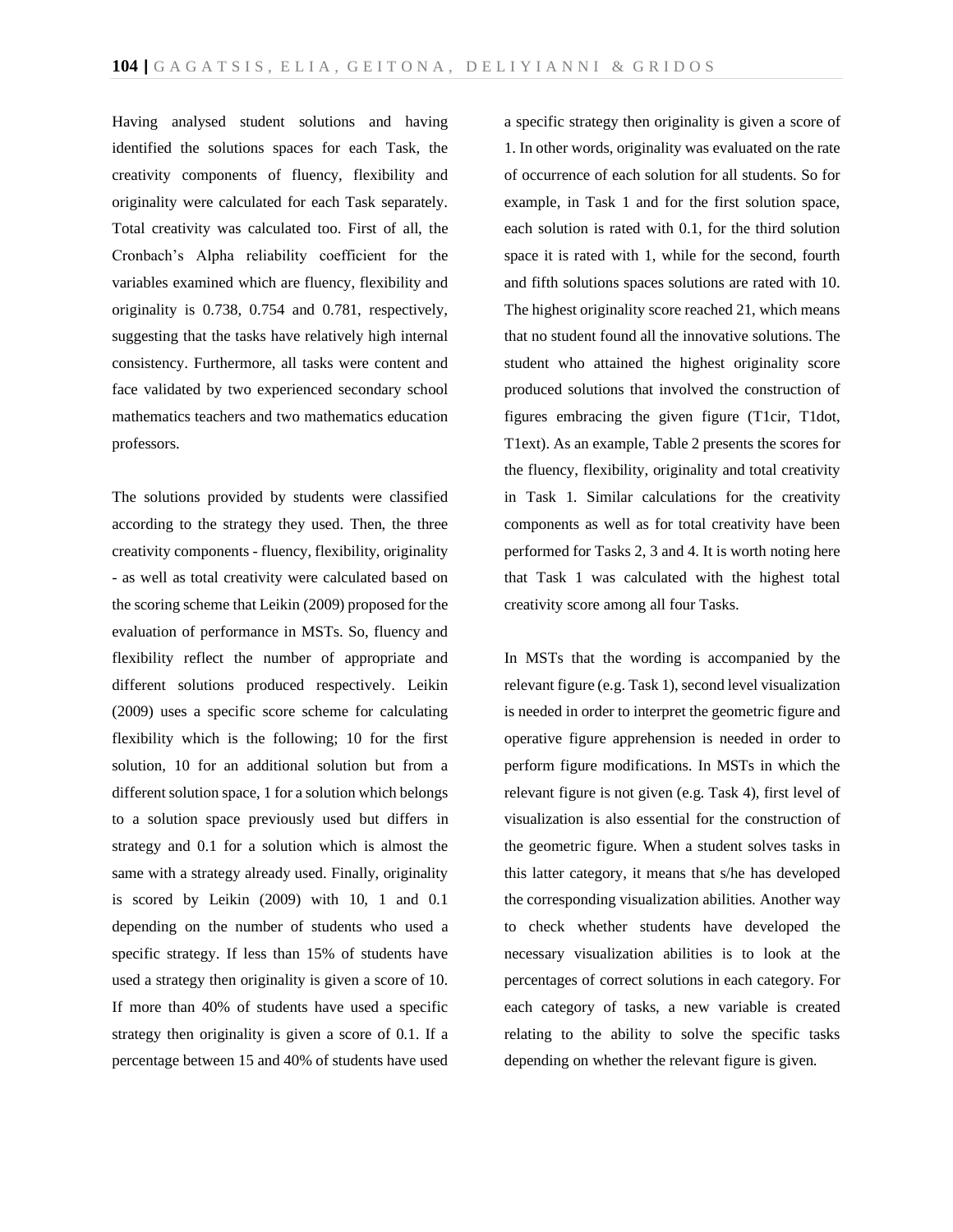### **Table 2**

| Solutions                       | Fluency      | Flexibility | Originality | Total creativity      |
|---------------------------------|--------------|-------------|-------------|-----------------------|
|                                 |              | $Flx_i$     | $Or_i$      | $Cr_i = Flx_i * Or_i$ |
|                                 |              |             |             |                       |
| T1med1                          | 1            | 10          | 0.1         | 1                     |
| T1med2                          | $\mathbf{1}$ | 0.1         | 0.1         | 0.01                  |
| T1com1                          | $\mathbf{1}$ | 1           | 0.1         | 0.1                   |
| T1com2                          | $\mathbf{1}$ | 0.1         | 0.1         | 0.01                  |
| Tlcir                           | $\mathbf{1}$ | 10          | 10          | 100                   |
| T <sub>1</sub> dom              | $\mathbf{1}$ | 10          | 1           | 10                    |
| T1dot                           | $\mathbf{1}$ | 1           | 1           | 1                     |
| T1sim1                          | $\mathbf{1}$ | 10          | 10          | 100                   |
| T <sub>1</sub> sim <sub>2</sub> | $\mathbf{1}$ | 1           | 10          | 10                    |
| Tlext                           | $\mathbf{1}$ | 10          | 10          | 100                   |
| Total                           | 10           | 53.2        | 42.4        | 322.12                |

*Creativity component and Total Creativity Scores for Task 1*

When the figure is given, the second level of visualization ability can be assessed, which specifically refers to the ability to interpret the geometric figure and to modify it. When the figure is not given, the ability to construct and modify a geometric figure in order to produce a solution can be assessed. Before we move on with the investigation of the relations among student creativity, visualization and geometrical figure apprehension, Figure 4 presents an example of one student solving Task 4 (MST without the given figure) in six different ways. In this example, one can observe the student using both levels of visualization ie. the conversion of the verbal

description into the construction of the figure and then, the transition from the geometrical figure to the solution of the MST, where both the operative and discursive apprehension of the figure are involved.

The next step in our investigation was to study in more depth the influence of the presentation of the Task by comparing the creativity component scores among the two categories of Tasks. Therefore, Table 3 presents the descriptive data for students' fluency, flexibility, originality and total creativity in two categories of tasks depending on whether the wording of the task is accompanied by the relevant figure or not.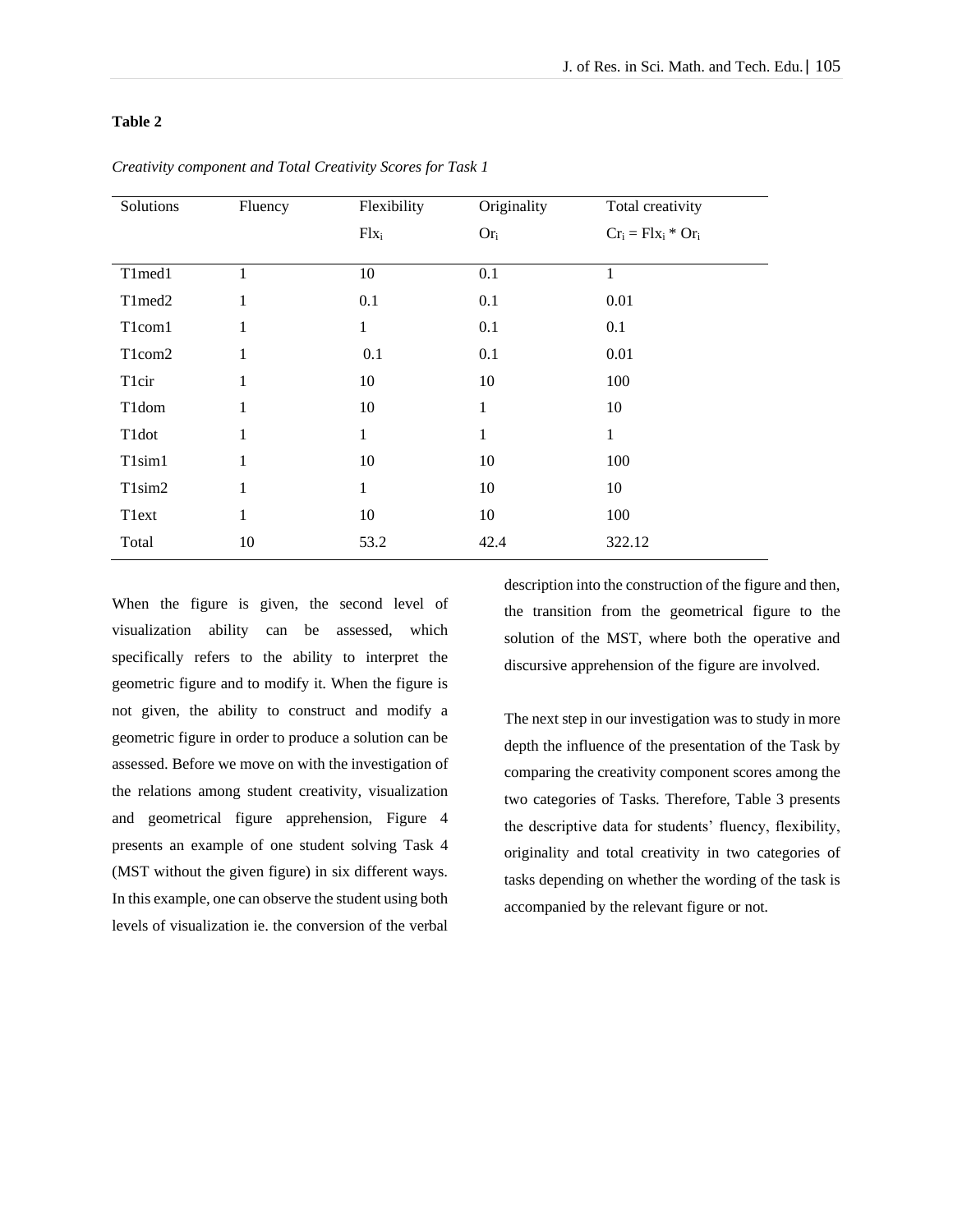### **Figure 4**

*Solutions provided by one student to Task 4*

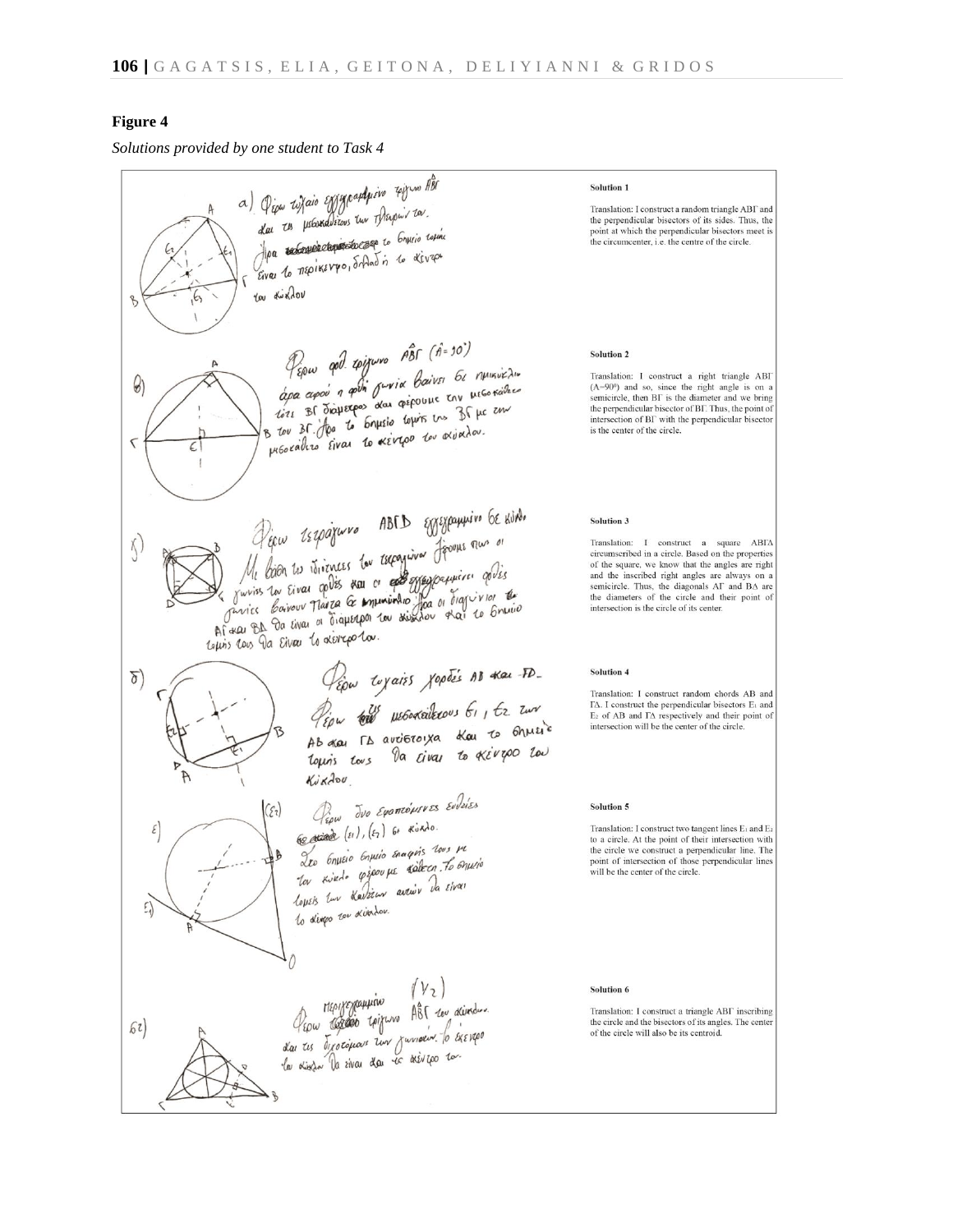### **Table 3**

*Descriptive data for students' creativity*

|                         |                    | Tasks with figure |                    | Tasks without figure |
|-------------------------|--------------------|-------------------|--------------------|----------------------|
|                         | $\bar{\textbf{x}}$ | <b>SD</b>         | $\bar{\textbf{x}}$ | <b>SD</b>            |
| Fluency                 | 2.160              | 1.422             | 1.442              | 1.205                |
| Flexibility             | 19.881             | 12.651            | 13.930             | 11.370               |
| Originality             | 2.891              | 5.001             | 3.925              | 5.989                |
| <b>Total Creativity</b> | 58.701             | 121.932           | 67.274             | 136.483              |

On the basis of the results of the t-test, the number of solutions students give to Tasks 1 and 3 ( $M = 2.16$ , SD  $= 1.42$ ) (i.e. the wording of the task is accompanied by the relevant figure) is higher compared to Tasks 2 and  $4 (M = 1.44, SD = 1.21)$  (i.e. tasks in which the figures are not given) and the difference is statistically significant (t = 6.02, df = 146, p < 0.001). Concerning flexibility of the solutions to the tasks that the figure is given  $(M = 19.88, SD = 12.65)$  and the tasks without the corresponding figure ( $M = 13.93$ ,  $SD = 11.37$ ), significant differences are indicated with an apparently higher score in the tasks in which the figure is given (t = 5.57, df = 146,  $p < 0.001$ ). Despite the fact that our results show that students' fluency and flexibility is higher in tasks in which the figure is given, this is not the case with the originality of the solutions (t = -1.87, df = 146,  $p > 0.05$ ) and total creativity (t = -0.71, df = 146,  $p > 0.05$ ). In fact, there are no significant differences as far as originality and creativity are concerned between the two types of tasks.

A series of multiple regression analyses were used to assess the relationship between the two factors of interest in this study, namely, solution of a task with or without a geometrical figure, which are the independent variables, and each of the dependent variables, namely creativity and each of its components (fluency, flexibility and originality). As explained in the Data analysis section, through multiple regression analysis we were able to characterize these relationships both in terms of their statistical significance and their strength. It can therefore be inferred which of the two types of tasks contributes more to mathematical creativity. Statistically significant prediction models were obtained for each dependent variable using the Enter method (Fluency:  $F = 14.467$ ,  $p = 0.022$ ; Flexibility: F  $= 13.121$ ,  $p = 0.034$ ; Originality:  $F = 16.352$ ,  $p = 0.017$ and Total Creativity:  $F = 19.032$ ,  $p = 0.001$ ). Table 4 presents the results of the multiple regression analyses.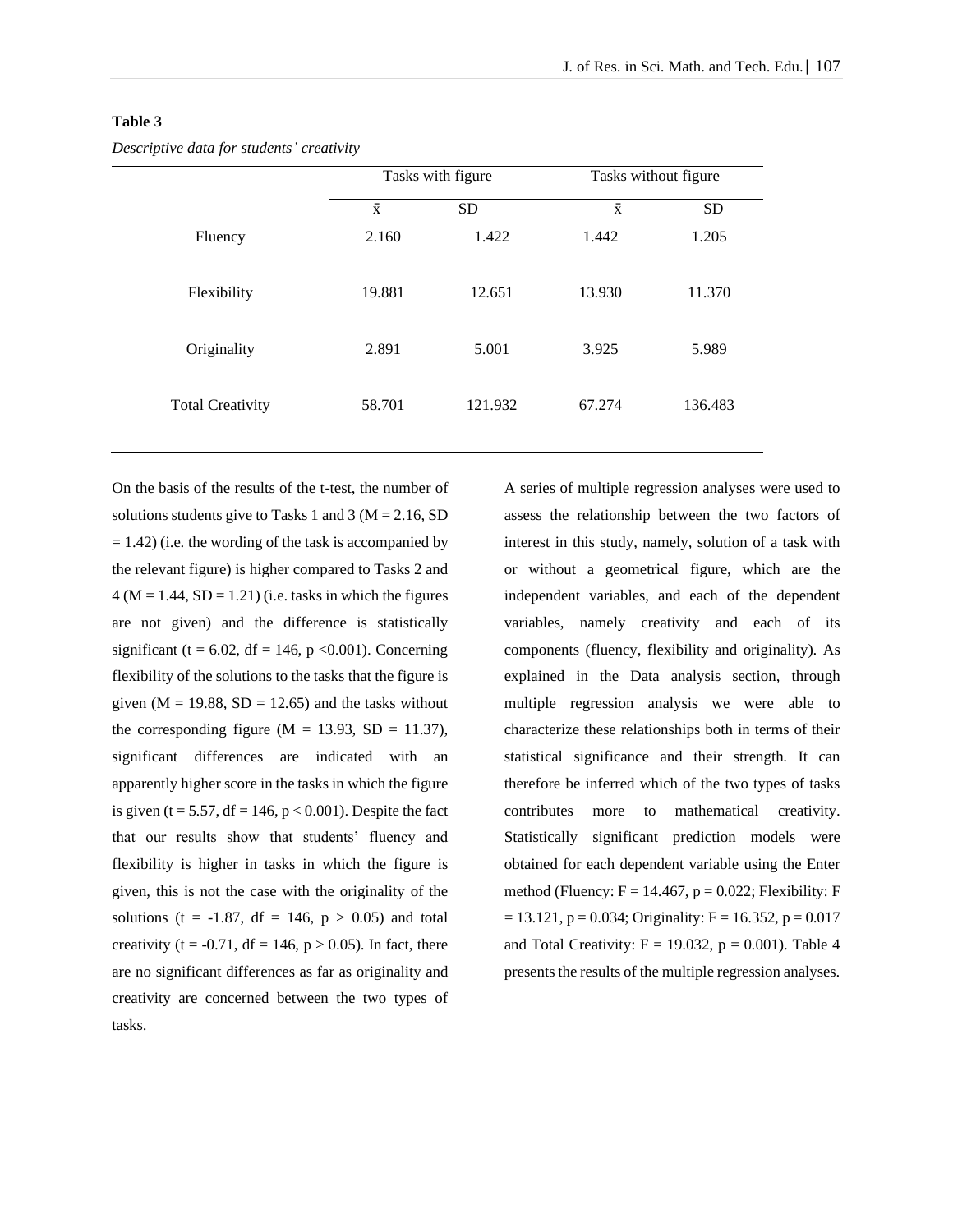### **Table 4**

|                            |                         | Tasks with the<br>relevant figure |            | Tasks without the<br>relevant figure |           |
|----------------------------|-------------------------|-----------------------------------|------------|--------------------------------------|-----------|
|                            |                         | B(SE)                             | β          | B(SE)                                | β         |
|                            | Fluency                 | 0.10(0.03)                        | $0.289**$  | $-0.01(0.01)$                        | $-0.017$  |
| Mathematical<br>Creativity | Flexibility             | 0.05(0.03)                        | 0.164      | 0.02(0.04)                           | $0.072*$  |
|                            | Originality             | $-0.03(0.02)$                     | $-0.098**$ | 0.08(0.02)                           | $0.252*$  |
|                            | <b>Total Creativity</b> | 0.04(0.03)                        | .104       | 0.12(0.02)                           | $0.344**$ |

*Multiple regression results regarding the relationship between the solution of tasks with or without figure and mathematical creativity components*

 $R^2 = 0.145$  for fluency,  $R^2 = 0.125$  for flexibility,  $R^2 = 0.204$  for originality,  $R^2 = 0.116$  for total creativity, \* p < 0.05, \*\* p < 0.01

Solving a task with a geometrical figure is significantly related with students' fluency and originality (β = 0.289, p = 0.002 and β = -0.098, p = 0.004 respectively) and it can explain 15% and 20% of the variance in the total performance of the fluency and originality, respectively. Solving a task without a geometrical figure is significantly related with students' flexibility ( $\beta = 0.072$ ,  $p = 0.011$ ), originality  $(\beta = 0.252, p = 0.026)$  and total creativity  $(β = 0.344, p = 0.001)$  and it can explain 13%, 20% and 12% of the variance in the total performance of flexibility, originality and total creativity respectively. The beta values show that tasks that are not accompanied by the geometrical figure have a positive effect on students' originality, while tasks that are accompanied by the geometrical figure have a negative impact on it.

Finally, we applied the implicative statistical analysis of R. Gras (Gras, Suzuki, Guillet, & Spagnolo, 2008). In the following implicative diagram, implications at a significance level of 99% (red), 95% (blue), 90% (green) and 80% (grey) are indicated.

Three independent implicative chains are distinguished at the implicative diagram:

- The first chain (T4s0  $\rightarrow$ T3s0  $\rightarrow$ T2s0, T1s0) includes the cases in which no solution was given
- The second chain (T2s3  $\rightarrow$ T1s4  $\rightarrow$ T3s4) includes the variables in which three or four solutions were given
- The third chain  $(T2s1 \rightarrow T3s1 \rightarrow T1s1)$ includes the variables in which one solution was given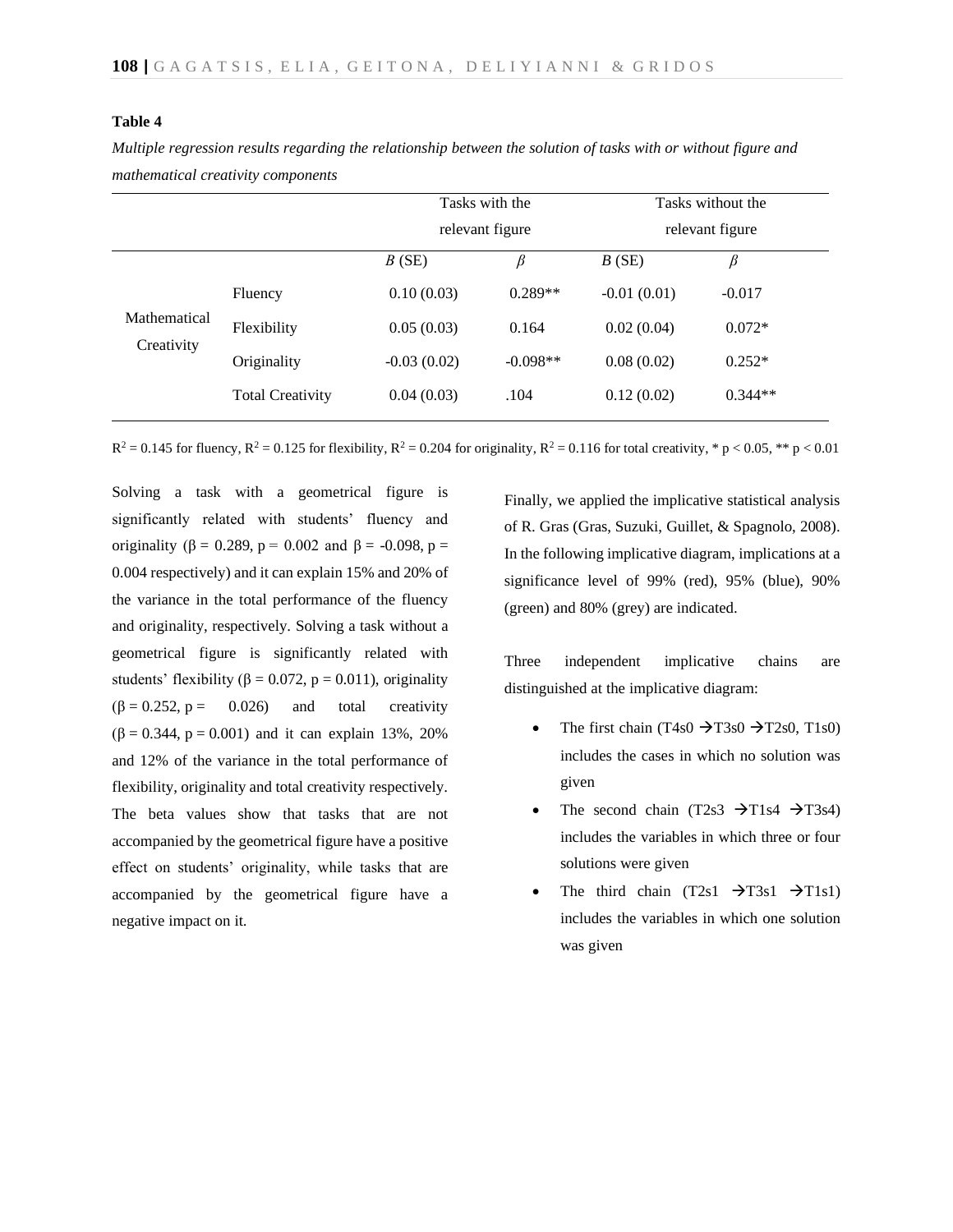## **Figure 5**

*Implicative diagram of students' number of solutions*



According to the implicative diagram, creativity that is indicated by the number of solutions appears to have a more powerful effect than figure apprehension in the creation of implicative relationships. These implicative relationships are mainly created between responses with the same number of solutions rather than between responses to the same category of problems in terms of the presence or not of a geometrical figure. Although the three chains are separated because of the limited number of variables involved we could not argue that we have the phenomenon of "compartmentalization". It is also worth mentioning here that the chains have as a starting point a task that is not accompanied by the figure, either Task 2 or 4. This finding indicates that the success in a task that the wording is not accompanied by the relevant figure entails the success in tasks in which the wording is accompanied by the relevant figure.

# **Discussion**

This paper aims to enrich the existing literature regarding high school students' mathematical creativity in geometry when solving MSTs. For this purpose, the relationship of mathematical creativity with both visualization and geometrical figure apprehension was examined. In tasks whose wording is not accompanied by the relevant figure, two levels of visualization are needed. The first one involves visualizing that enables the sketch to be produced based on the problem's verbal description and producing the sketch. Thus, discursive apprehension of the figure is required, leading to the geometric construction, which here is conceived both as the mental process of making the figure and as the actual production of the sketch. The second level of visualization has to do with the interpretation and mental process of operating on the figure in order to solve the geometrical MST. Thus, operative figure apprehension is essential as the students modify the figure and produce different configuration(s) in order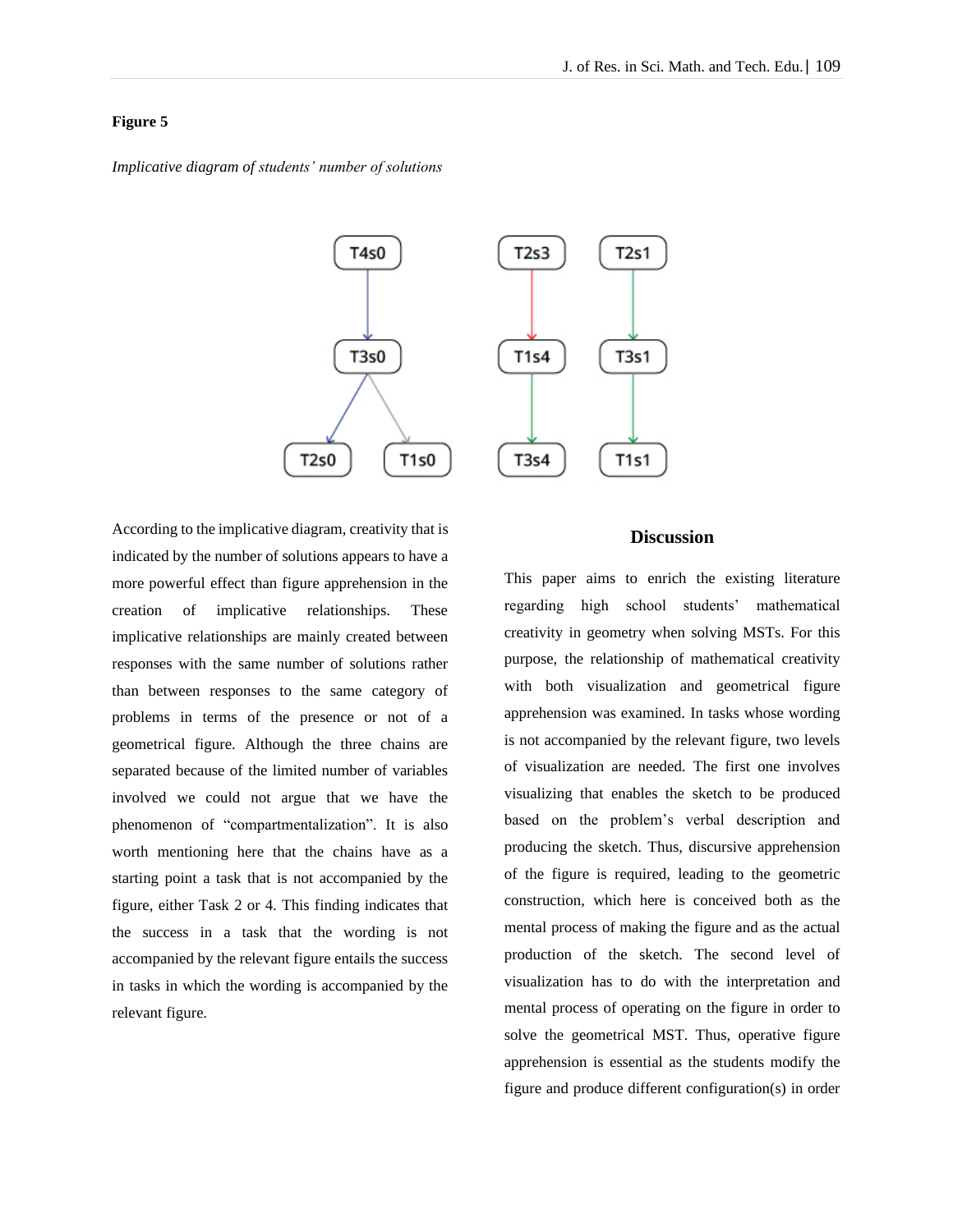to provide solutions. Overall, students' actual product (sketch produced) draws on their geometric thinking which involves the discursive process and the visual process of making the sketch (Visualization level 1), and leads to the visual process of operating on the sketch (Visualization level 2). In tasks whose wording is accompanied by the relevant figure, the visual process for their solution involves the second level of visualization only.

Another important finding relates to the way students modify a geometrical figure and has to do with the construction of auxiliary lines when the relevant figure is given. Our results showed that more students constructed auxiliary lines inside and not outside the given geometrical figure. Additionally, a surprising result was that although some students constructed the same auxiliary line, they then followed a different path to the solution of the task. This proves that different students can have similar operational but different discursive apprehension of a figure. Palatnik and Dreyfus (2018) pointed out that by introducing auxiliary lines students can recall known facts or definitions and modify the given diagrams. This way they anticipate to receive helpful information which will lead them to the solution or to the recognition of an already learned procedure. However, the use of auxiliary lines is a source of difficulty for students. According to Hsu (2007), in order to construct an auxiliary line and therefore visualize a solution, a student needs to approach the figure dynamically and apply transformational observation. This is probably the reason why, for example, a quarter of the students involved in this study did not solve Task 1. Our results confirmed that in order to produce solutions to a task, apart from perceptual, sequential and discursive apprehension, operative apprehension is also required,

since students must construct auxiliary lines. This is in line with Duval's (1995) point of view that many different apprehension processes are necessary at the same time in order for students to understand a mathematical figures. In summary, our findings suggest that the auxiliary lines are divided into two types: (a) the auxiliary lines that create sub-figures within the given figure and (b) the construction of the auxiliary lines which results in the construction of figures of which the given figure is a part. According to the percentages of student solutions, the latter figural processing is much more demanding for students as it requires increased abstract thinking and the ability to visualize the result of the figure modification. Duval (1999) has stated that is the meteorologic modification of the geometrical figure which gives students the ability to perceive the figure both as a whole and also, recognize the subfigures within it. This is a skill needed in order for students to be able to solve a task in more than one way. It is through the meteorologic modification that students can focus on different figures at the same time, recognize new properties, construct new elements in the shape and discover different solution strategies (Michael-Chrysanthou & Gagatsis, 2015). This finding shed light to an effective strategy through which students can solve geometry problems. Such a strategy could include the use of tasks that aim to overcome students' perceptual recognition of a figure in order to lead to operational apprehension through meteorologic modification. This has been the subject of a study by Tzefriou, Santorinaiou, Deliyianni & Elia (2020) who have highlighted the role of mereological modifications in supporting students to breach the didactical contract. Their study concluded that students faced more difficulties with the operative apprehension of figures compared to the other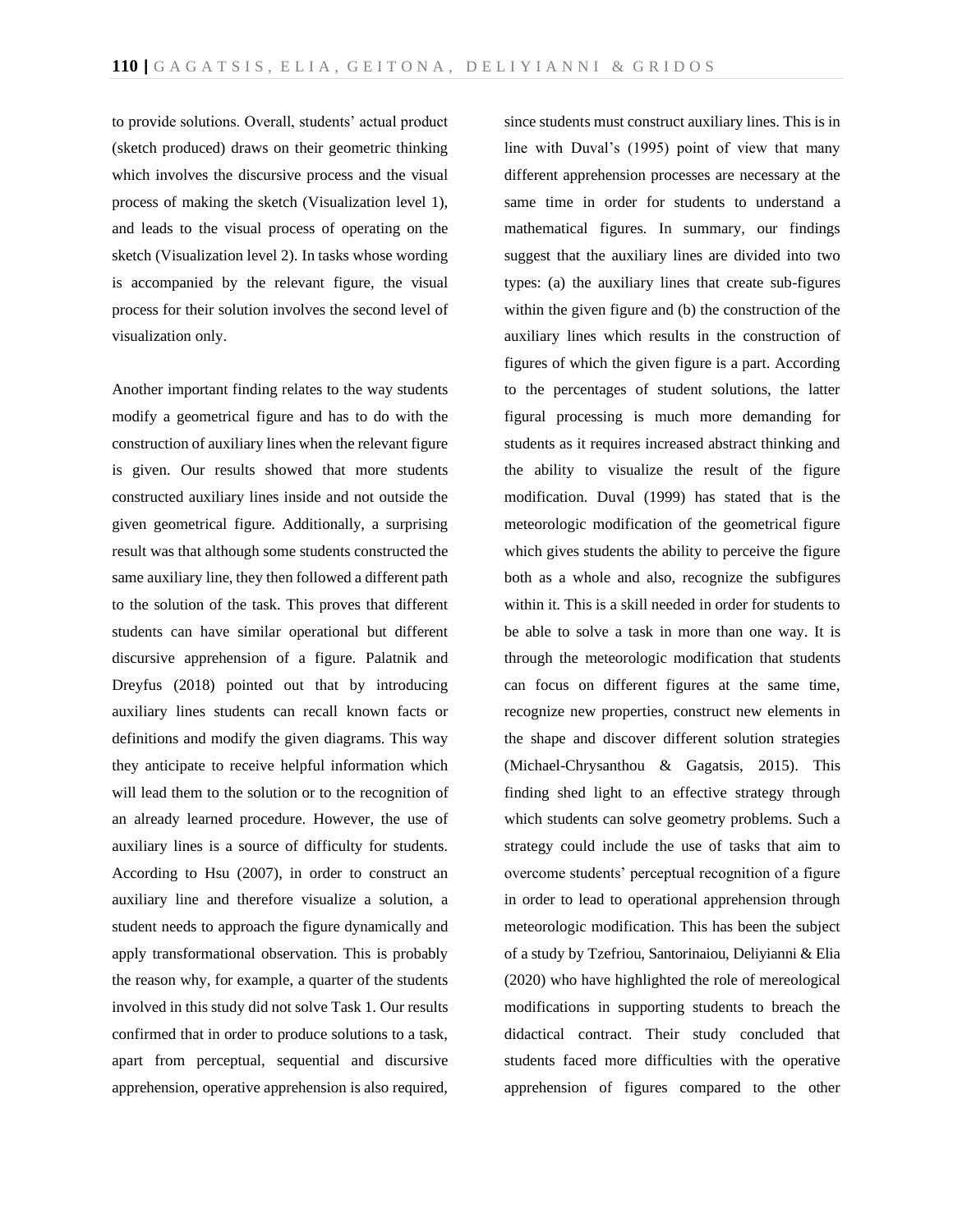apprehensions. The authors of this study, suggested that students should be more exposed to MSTs in order to help them breach the didactic contract and discover new ideas and solutions. As Brousseau (1984) has stated, learning takes place when the didactic contract is breached.

When investigating the relations among creativity and the presentation of a geometrical task, the type of creativity students demonstrate given an MST that may or may not be accompanied by the relevant figure shows variations. To be more precise, when the relevant figure is given, although fluency and flexibility are higher, originality is not influenced neither positively nor negatively. In tasks that are presented only verbally and, thus, students must construct the geometrical figure in order to solve them, originality is higher. In fact, the presence of the figure in MSTs seems to work negatively in terms of finding original solutions. In summary, the results show that students' total creativity is higher in tasks in which the relevant figure is not given. We therefore suggest that the inclusion of figure constructions in teaching and learning will significantly enhance the development of students' creativity and the ability to solve MSTs.

Another important finding of our study was that, when compared to spatial ability, the ability of a student to produce multiple solutions is a more powerful predictor for the ability of a student to solve similar problems in multiple ways.

The results of our study are similar to the results of a study by Gridos et al. (2021), who investigated the ways in which students perceive and process a geometrical figure and their relation to mathematical creativity. It is important to note here that, as stated earlier in this article, one of the tasks used in the study by Gridos et al. (2021) was also used in our study (Task 2). Gridos et al. (2021) deduced that it is the operational apprehension of geometrical figures and not the perceptual which positively predicts students' fluency, flexibility and originality.

In conclusion, it seems that the presentation of a geometrical task and more specifically, the presence of the relevant geometrical figure in the wording of a task indeed influences the ability of students to produce more than one solutions. Consequently, student creativity is also influenced. The reasons for this relation is explained by two general arguments; (a) there are various different cognitive processes involved in the solution of a geometrical task and (b) students apprehend and modify figures in various different ways.

The sample of students as well as the chosen tools and tasks for this study are possible limitations and therefore, more studies should be performed on this topic. By differentiating the geometrical tasks or choosing a different age group of students, researchers could contribute to the existing literature related to student creativity in geometry. Furthermore, the implications of these findings should be investigated from the learning and teaching perspective. How can we use this knowledge in the teaching of geometry? What do these findings imply for mathematics curricula? Future research could focus on studying the effects of intervention programs aiming to improve, as a first step, students' geometrical figure apprehension (Michael, Gagatsis, Avgerinos, & Kuzniak, 2011; Gagatsis, 2015; Gagatsis, Michael–Chrysanthou, Deliyianni,, Panaoura, & Papagiannis, 2015) so that the geometrical figure functions as a heuristic tool in task solving and not as an obstacle (Michael –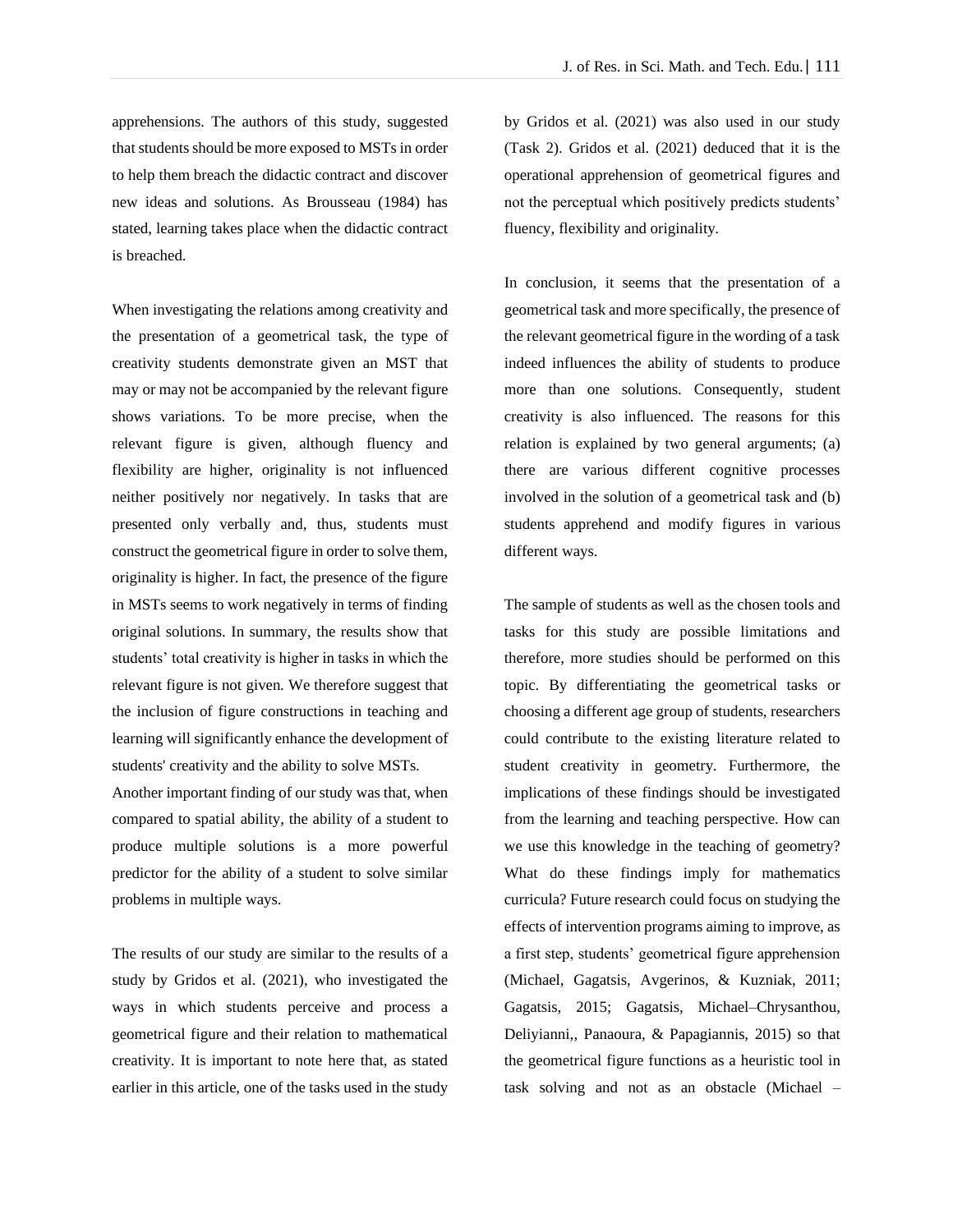Chrysanthou, & Gagatsis, 2013). As a second step, we could examine the effects of an intervention program aiming to teach figure construction skills to students. Finally, another important contribution to the existing literature on student mathematical creativity will be

that of Gagatsis and Geitona (2021) who will attempt a multidimensional investigation of student creativity by taking into consideration students' spatial abilities and the ability to apprehend geometrical figures through multiple-solution geometrical problems.

## **References**

- Arcavi, A. (2003). The role of visual representations in the learning of mathematics. *Educational Studies in Mathematics, 52*(3), 215–241.
- Bicer, A. (2021). Multiple representations and mathematical creativity. *Thinking Skills and Creativity*, *Vol*. *42*, [https://10.1016/j.tsc.2021.100960](https://10.0.3.248/j.tsc.2021.100960)
- Brousseau, G. (1984). The crucial role of the didactical contract in the analysis and construction of situations in teaching and learning mathematics. In H. G. Steiner (Ed.), *Theory of mathematics education* (pp. 110-119). Belfield, Germany: IDMUB.
- Carroll, J.B. (1993). *Human cognitive abilities: A survey of factor-analytical studies.* United Kingdom: Cambridge University Press.
- Chiu, M. S. (2009). Approaches to the teaching of creative and non-creative mathematical problems. *International Journal of Science and Mathematics Education*, *7*, 55-79.
- Cohen, J., Cohen, P., West, S., & Aiken, L. (2003). *Applied multiple regression/correlation analysis for the behavioral sciences*. (3rd ed.). Mahwah, NJ: Lawrence.
- Confrey, J., & Smith, E. (1991). A framework for functions: Prototypes, multiple representations and transformations. In R. G. Underhill (Ed.), *Proceedings of the 13th annual meeting of the North American Chapter of The International Group for the Psychology of Mathematics Education* (pp. 57-63). Blacksburg: Virginia Polytechnic Institute and State University.
- Dindyal, J. (2015). Geometry in the early years: a commentary. *ZDM Mathematics Education, 47*(3), 519–529.
- Duval, R. (1995). Geometrical Pictures: Kinds of Representation and Specific Processings. In R. Sutherland & J. Mason (Eds.), *Exploiting Mental Imagery with Computers in Mathematics Education*, (p.142-157). Germany: Springer.
- Duval, R. (1999). Representations, vision and visualization: Cognitive functions in mathematical thinking. Basic issues for learning. In F. Hitt & M. Santos (Eds.), *Proceedings of the 21st Conference of the North American Chapter of the International Group for the Psychology of Mathematics Education. (Vol. 1,* pp. 3–26). Morelos, Mexico.
- Duval, R. (2006). A cognitive analysis of problems of comprehension in a learning of mathematics. *Educational Studies in Mathematics, 61*(1), 103–131.
- Duval, R. (2014). The first crucial point in geometry learning: Visualization. *Mediterranean Journal for Research in Mathematics Education, 13*(1-2), 1-28.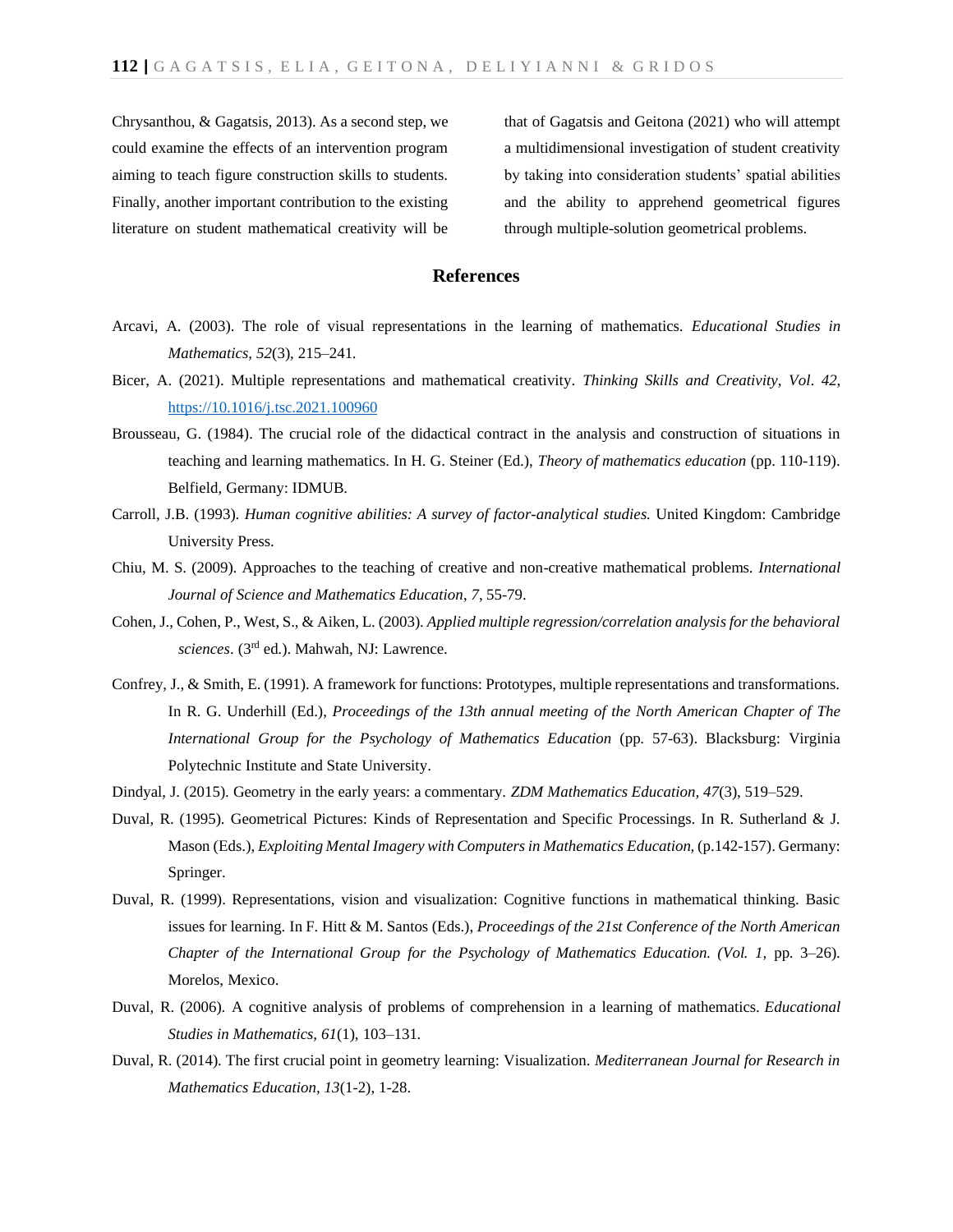- Elia., I., Gagatsis, A., & Gras, R. (2005). Can we "trace" the phenomenon of compartmentalization by using the I.S.A.? An application for the concept of function. In R. Gras, F. Spagnolo & J. David (Eds.), *Proceedings of the Third International Conference I.S.A. Implicative Statistic Analysis* (pp. 175-185). Palermo, Italy: Universita degli Studi di Palermo.
- Elia, I., Gagatsis, A., & Demetriou, A. (2007). The effects of different modes of representation on the solution of onestep additive problems. *Learning and Instruction, 17,* 658-672.
- Elia, I., Panaoura, A., Eracleous, A., & Gagatsis, A. (2007). Relations between secondary pupils' conceptions about functions and problem solving in different representations. *International Journal of Science and Mathematics Education, 5,* 533-556.
- Elliot, J. & Smith, I.M. (1983). *An international dictionary of spatial tests.* Windsor, United Kingdom: The NFER-Nelson Publishing Company, Ltd.
- Ervynck, G. (1991). Mathematical creativity. In D. Tall (Ed.), *Advanced mathematical thinking* (pp. 42–53). Dordrecht, Netherlands: Kluwer.
- Gagatsis, A. (2015). Explorando el rol de las figuras geométricas en el pensamiento geométrico. In B. D'Amore & M.I. Fandiño Pinilla (Eds), *Didáctica de la Matemática - Una mirada internacional, empírica y teórica* (pp. 231-248). Chia: Universidad de la Sabana.
- Gagatsis, A., & Geitona Z. (2021). A multidimensional approach to students' creativity in geometry: spatial ability, geometrical figure apprehension and multiple solutions in geometrical problems. *Mediterranean Journal for Research in Mathematics Education, Vol. 18*, 5-16, 2021.
- Gagatsis, Α. & Kalogirou, P. (2013). *Development of spatial ability and geometric figure apprehension.* Nicosia: University of Cyprus (in Greek).
- Gagatsis, A. & Shiakalli, M. (2004). Ability to translate from one representation of the concept of function to another and mathematical problem solving. *Educational Psychology, 24*(5), 645-657.
- Gagatsis, Α., Christodoulou, T. & Elia, Ι. (2013). How young students deal with recognition and conversion tasks of graphs. *Acta Didactica Universitatis Comenianae – Mathematics, 13,* 1-16.
- Gagatsis, A., Deliyianni, E., Elia, I., Panaoura, A., & Michael-Chrysanthou, P. (2016). Fostering Representational Flexibility in the Mathematical Working Space of Rational Numbers. *Bolema: Boletim de Educação Matemática, 30*(54), 287.
- Gagatsis, A., Michael Chrysanthou, P., Deliyianni, E., Panaoura, A., & Papagiannis, C. (2015). An insight to students' geometrical figure apprehension through the context of the fundamental educational thought. *Communication & Cognition, 48*(3-4), 89-128.
- Gras R., Suzuki E., Guillet F., & Spagnolo F. (2008). *Statistical implicative analysis.* Germany: Springer.
- Gridos, P., Gagatsis, A., Deliyianni, E., Elia, I., & Samartzis, P. (2018). The relation between spatial ability and ability to solve with multiple ways in geometry*. Paper presented in: ISSC 2018 - International Conference on Logics of image: Visual Learning, Logic and Philosophy of Form in East and West, Crete, Greece. Research Gate.*
- Gridos, P., Avgerinos, E., Mamona-Downs, J. & Vlachou, R. (2021). Geometrical Figure Apprehension, Construction of Auxiliary Lines, and Multiple Solutions in Problem Solving: Aspects of Mathematical Creativity in School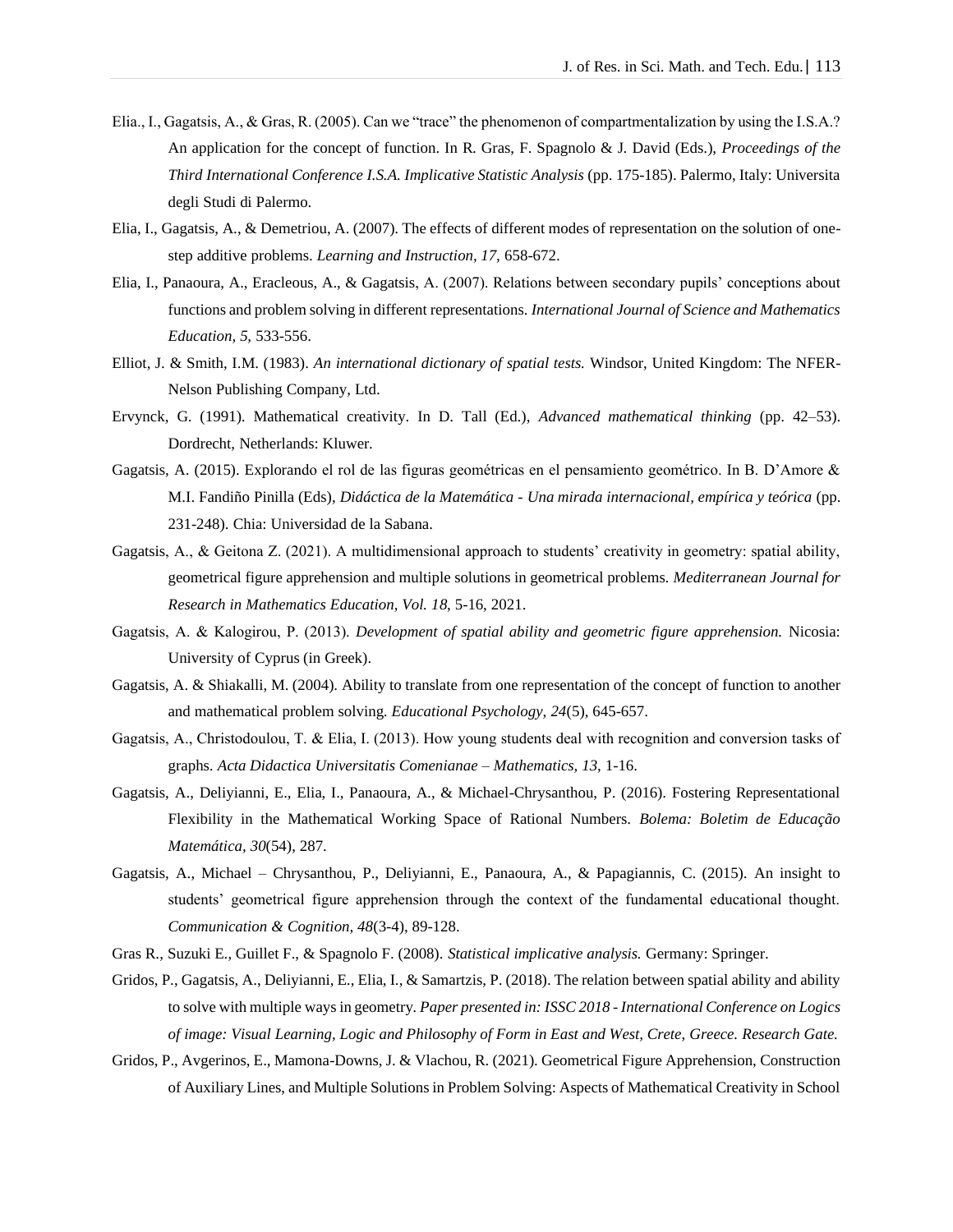Geometry. *International Journal of Science and Mathematics Education.* [https://doi.org/10.1007/s10763-](https://doi.org/10.1007/s10763-021-10155-4) [021-10155-4](https://doi.org/10.1007/s10763-021-10155-4)

- Gridos, P., Avgerinos, E., Deliyianni, E., Elia, I., Gagatsis, A., Geitona, Z. (2021). Unpacking The Relation Between Spatial Abilities and Creativity in Geometry. *The European Educational Researcher, 4*(3), 307-328. <https://doi.org/10.31757/euer.433>
- Guilford, J. P. (1967). *The nature of human intelligence.* New York: McGraw-Hill.
- Gutiérrez, A. (1996). Visualization in 3-dimensional geometry: In search of a framework. In L. Puig & A. Guttierez (Eds.), *Proceedings of the 20th conference of the International Group for the Psychology of Mathematics Education* (*Vol*. 1, pp. 3–19). Valencia: Universidad de Valencia.
- Halpern, D.F. (2000). *Sex differences and cognitive abilities.* Mahwah, NJ: Erlbaum.
- Haylock, D. W. (1987). A framework for assessing mathematical creativity in school children. *Education Studies in Mathematics, 18*(1), 59–74.
- Hiebert, J. & Carpenter, T. P. (1992). Learning and teaching with understaning. In. D. A. Ggrouws (Ed.), *Handbook for research on mathematics teaching and learning* (pp. 65-97). New York, NY: Macmillan.
- Hsu H. (2007). Geometric calculations are more than calculations. In J.H Woo, H.C Lew, K.S Park, D.Y Seo (Eds.) *Proceedings of the 31st Conference of the International Group for the Psychology of Mathematics Education* (*Vol*. 3, pp. 57–64). Seoul, Korea.
- Kaufman, J. C., & Beghetto, R. A. (2009). Beyond big and little: The four C model of creativity. *Review of General Psychology,* 13, 1-12.
- Krutetskii, V. A. (1976). *The Psychology of Mathematical Abilities in Schoolchildren.* Chicago: University of Chicago Press.
- Leikin, R. (2007). Habits of mind associated with advanced mathematical thinking and solution spaces of mathematical tasks. In D. Pitta-Pantazi & G. Philippou (Eds.), *Proceedings of the Fifth Conference of the European Society for Research in Mathematics Education* (pp. 2330-2339). Larnaka, Cyprus: University of Cyprus and ERME.
- Leikin, R. (2009). Exploring mathematical creativity using multiple solution tasks. In R. Leikin, A. Berman and B. Koichu (Eds.), *Creativity in mathematics and the education of gifted students* (pp. 129–145). Rotterdam, the Netherlands: Sense Publisher.
- Leikin, R. (2011). Multiple-solution tasks: From a teacher education course to teacher practice. *ZDM - The International Journal on Mathematics Education*. *43*(6), 993-1006.
- Leikin, R. (2014). Challenging Mathematics with multiple solution tasks and mathematical investigations in geometry. In Li Y., Silver E., & Li S. (Eds.), *Transforming Mathematics Instruction*. Advances in Mathematics Education (pp 59-80). Cham, Heidelberg, New York, Dordrecht, London: Springer.
- Leikin, R., & Elgrabli, H. (2015). Creativity and expertise: The chicken or the egg? Discovering properties of geometry figures in DGE. In K. Krainer, & N. Vondrova (Eds.), *Proceedings of the Ninth Congress of the European Society for Research in Mathematics Education* (pp. 1024–1031). Prague, Czech Republic: ERME.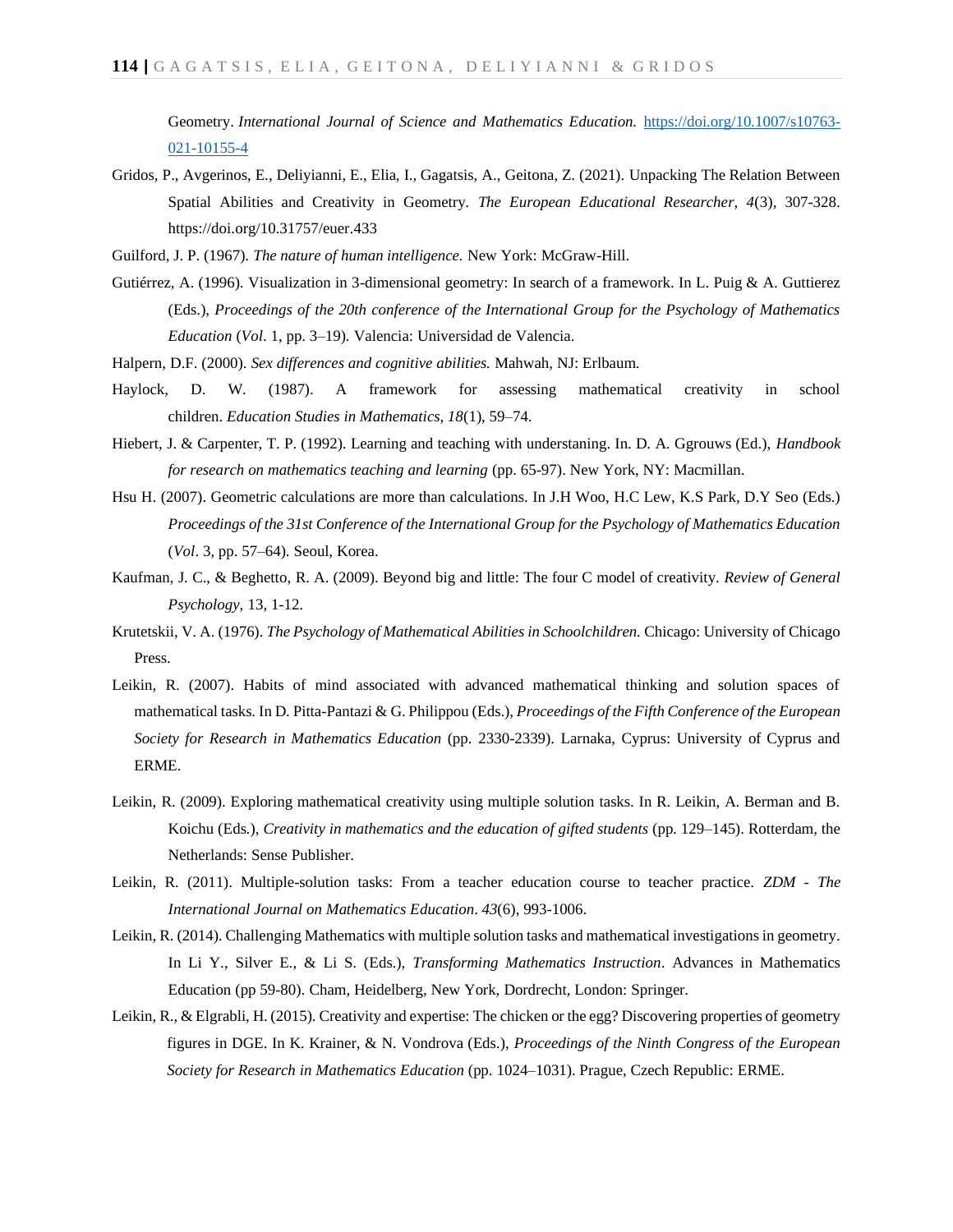- Leikin, R., Levav-Waynberg, A., Gurevich, I, & Mednikov, L. (2006). Implementation of multiple solution connecting tasks: Do students' attitudes support teachers' reluctance? *Focus on Learning Problems in Mathematics, 28*, 1-22.
- Leikin, R., & Levav-Waynberg, A. (2007). Exploring mathematics teacher knowledge to explain the gap between theory-based recommendations and school practice in the use of connecting tasks. *Educational Studies in Mathematics, 66*, 349-371.
- Levav-Waynberg, A., & Leikin, R. (2009). Multiple solutions to a problem: A tool for assessment of mathematical thinking in geometry. In *The sixth conference of the European Society for Research in Mathematics Education-* CERME-6.
- Levav-Waynberg, A., & Leikin, R. (2012a). The role of multiple solution tasks in developing knowledge and creativity in geometry. *Journal of Mathematics Behavior, 31*, 73-90.
- Levav-Waynberg, A., & Leikin, R. (2012b). Using multiple solutions tasks for the evaluation of students' problemsolving performance in geometry. *Canadian Journal of Science Mathematics and Technology Education, 12*(4), 311-333.
- Lohman, D. F. (1988). Spatial abilities as traits, processes, and knowledge. In R. J. Sternberg (Ed.), *Advances in the psychology of human intelligence* (*Vol*. 40, pp. 181-248). Hillsdale, NJ: Erlbaum.
- Mackworth, N. H. (1965). Visual noise: causes tunnel vision. *Psychonomic Science, 3*, 67-68.
- Mann, E. (2006). Creativity: The essence of mathematics. *Journal for the Education of the Gifted, 30*(2), 236-260.
- Michael, P., Gagatsis, A, Avgerinos, E., & Kuzniak, A. (2011). Middle and High school students' operative apprehension of geometrical figures. *Acta Didactica Universitatis Comenianae – Mathematics, 11,* 45 –55.
- Michael Chrysanthou, P., & Gagatsis, A. (2013). Geometrical figures in task solving: an obstacle or a heuristic tool? *Acta Didactica Universitatis Comenianae – Mathematics, 13,* 17- 30.
- Michael–Chrysanthou, P., & Gagatsis, A. (2015). Ambiguity in the way of looking at a geometrical figure. *Revista Latinoamericana de Investigación en Matemática Educativa – Relime, 17*(4-I), 165-180.
- National Council of Teachers of Mathematics. (2000). *Principles and NCTM Standards for school mathematics.*  Reston, VA: NCTM.
- Nicolaou, S., Gagatsis, A., Panaoura, A., Deliyianni, E., Elia, I., & Televantou, I. (2020). Economic sciences students' understanding on representation tasks concerning the concept of function. In J.-C. Régnier, R. Gras, M. Henry, R. Couturier, & G. Brousseau (Eds.), *Analyse Statistique Implicative. Cadre théorique en relation étroite et au service de multiples disciplines* (pp. 281-302). Besançon: Université Bourgogne Franche-Comté-Besançon: icar.
- Palatnik, A., & Dreyfus, T. (2018). Students' reasons for introducing auxiliary lines in proving situations. *The Journal of Mathematical Behavior*,<https://doi.org/10.1016/j.jmathb.2018.10.004>
- Panaoura, G., Gagatsis, A., Lemonides, Ch., (2007). Spatial abilities in relation to performance in geometry tasks. *In Proceedings of the Fifth Congress of the European Society for Research in Mathematics Education (CERME 5)* (pp.1062-1071).
- Sawyer, K. (2015). A call to action: The challenges of creative teaching and learning. *Teachers College Record, 117*(10), 1-34.